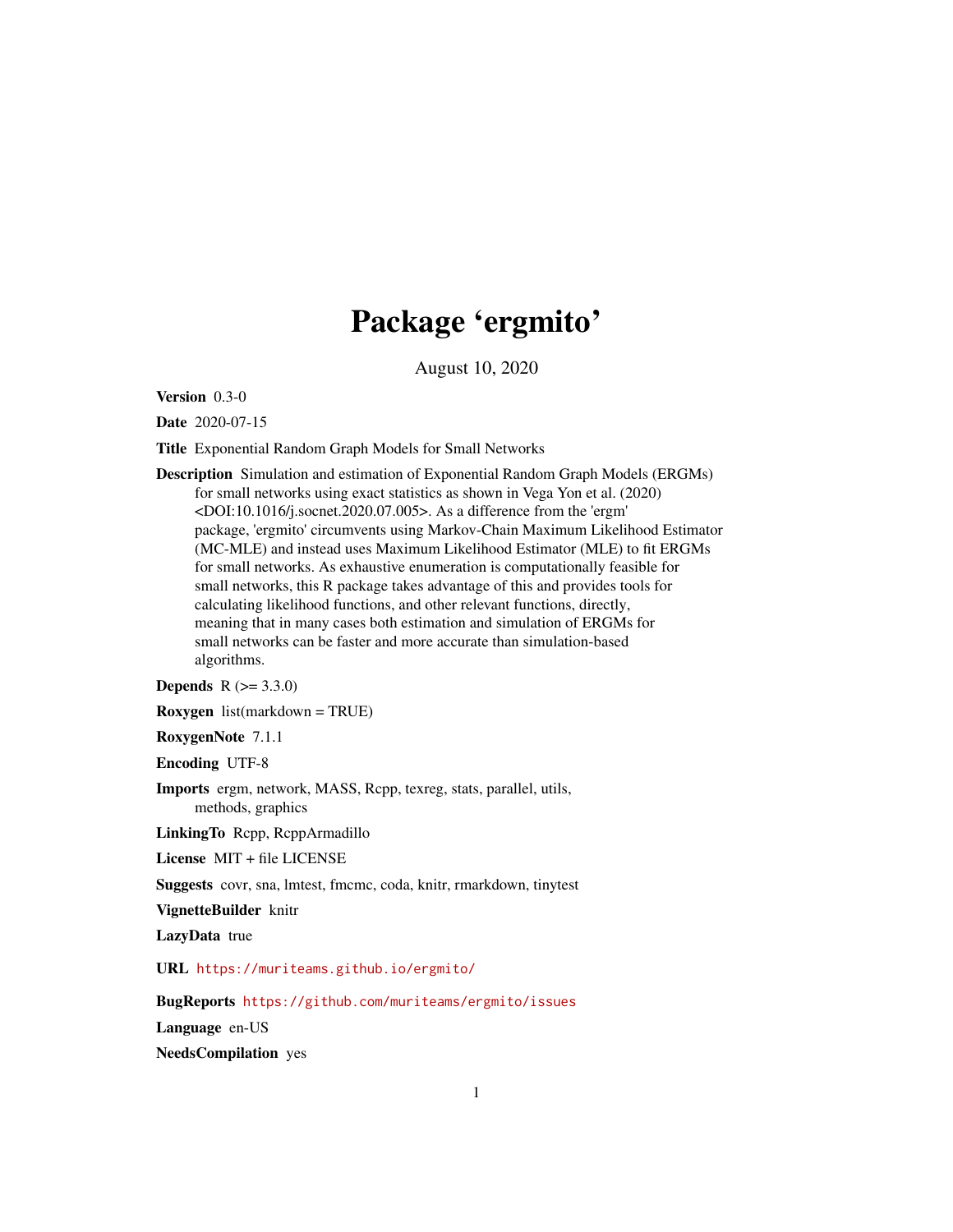<span id="page-1-0"></span>

| Author George Vega Yon [cre, aut] $\langle$ https://orcid.org/0000-0002-3171-0844>), |
|--------------------------------------------------------------------------------------|
| Kayla de la Haye [ths] ( <https: 0000-0002-2536-7701="" orcid.org="">),</https:>     |
| Army Research Laboratory and the U.S. Army Research Office [fnd] (Grant              |
| Number W911NF-15-1-0577)                                                             |

Maintainer George Vega Yon <g.vegayon@gmail.com>

### R topics documented:

|                                                                                                                | 29                  |
|----------------------------------------------------------------------------------------------------------------|---------------------|
|                                                                                                                | 29                  |
|                                                                                                                | 28                  |
|                                                                                                                | 27                  |
|                                                                                                                | 26                  |
|                                                                                                                | 25                  |
|                                                                                                                | 24                  |
|                                                                                                                | -23                 |
|                                                                                                                | 21                  |
| $new\_ergmito\_ptr \dots \dots \dots \dots \dots \dots \dots \dots \dots \dots \dots \dots \dots \dots \dots$  | <b>20</b>           |
| matrix to network $\ldots \ldots \ldots \ldots \ldots \ldots \ldots \ldots \ldots \ldots \ldots \ldots \ldots$ | -19                 |
|                                                                                                                | -18                 |
|                                                                                                                | -17                 |
|                                                                                                                | 17                  |
|                                                                                                                | 15                  |
|                                                                                                                | -13                 |
|                                                                                                                | -11                 |
|                                                                                                                | 8<br>-9             |
|                                                                                                                |                     |
|                                                                                                                | 5<br>$\overline{7}$ |
| blockdiagonalize $\ldots \ldots \ldots \ldots \ldots \ldots \ldots \ldots \ldots \ldots \ldots \ldots \ldots$  | $\overline{4}$      |
|                                                                                                                | 3                   |
|                                                                                                                | $\overline{2}$      |
|                                                                                                                |                     |

as\_adjmat *An alternative to* as.matrix *to retrieve adjacency matrix fast*

#### Description

This function does not perform significant checks. Furthermore, this function won't keep the row/col names.

#### Usage

as\_adjmat(x)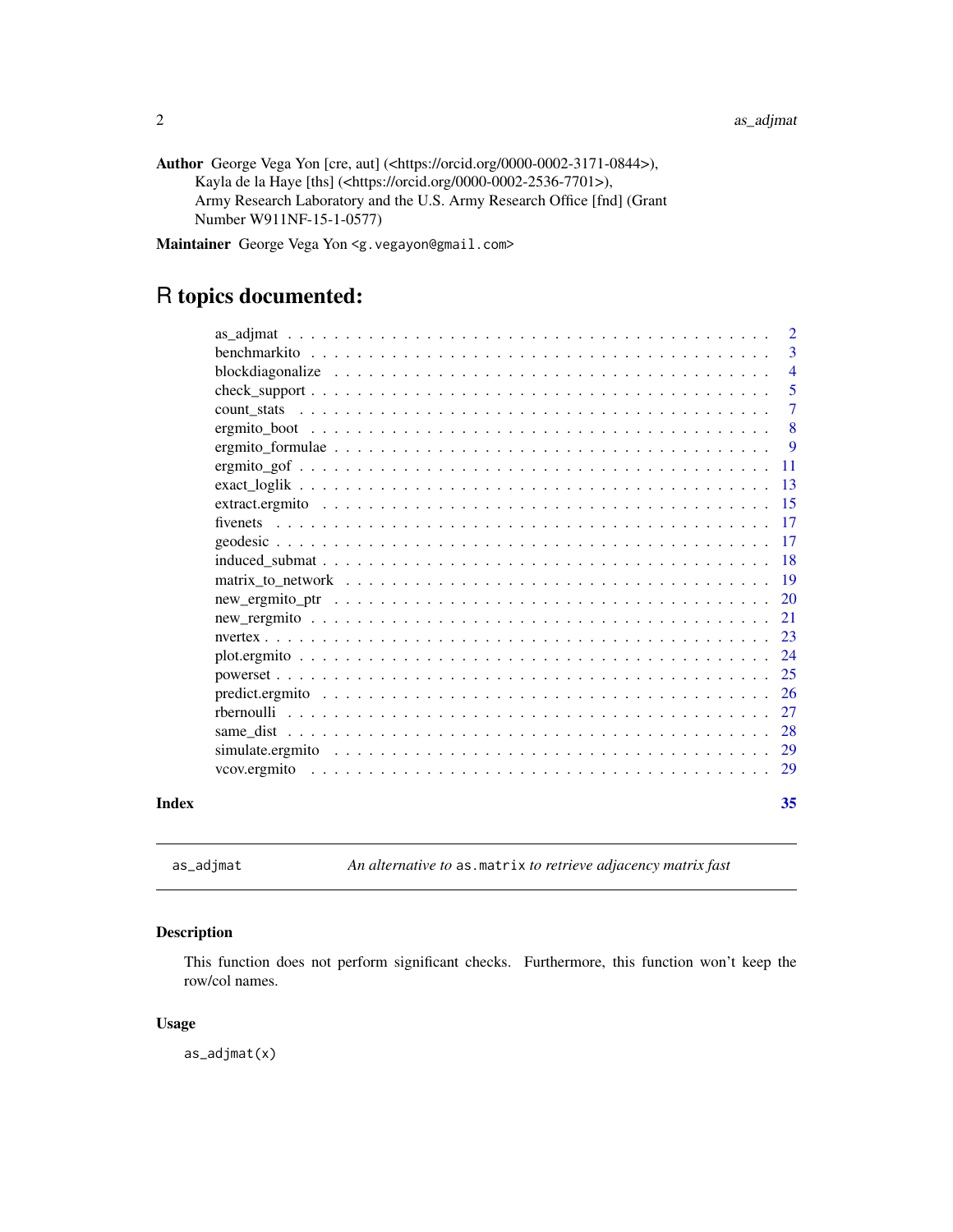#### <span id="page-2-0"></span>benchmarkito 3

#### Arguments

x An object to be coerced as an adjacency matrix.

#### Examples

```
set.seed(1231)
x <- matrix_to_network(rbernoulli(rep(5, 100)))
benchmarkito(
  as\_adjmat = as\_adjmat(x),
  as.matrix = lapply(x, as.matrix)\mathcal{L}
```
benchmarkito *Utility to benchmark expression in R*

#### Description

This is just an internal utility included in the package which is not designed to be accurate. If you need accurate [bench](https://CRAN.R-project.org/package=bench)marks, you should take a look at the **[microbenchmark](https://CRAN.R-project.org/package=microbenchmark)** and **bench** R packages.

#### Usage

benchmarkito $(..., times = 100, rand_{ord} = TRUE)$ 

#### Arguments

| $\cdot$ $\cdot$ $\cdot$ | List of expressions to benchmark.                                   |
|-------------------------|---------------------------------------------------------------------|
| times                   | Integer scalar. Number of replicates.                               |
| rand_ord                | Logical. When TRUE, the expressions are executed in a random order. |

#### Details

The print method prints a summary including quantiles, relative elapsed times, and the order (fastest to slowest).

#### Value

A data frame of class ergmito\_benchmark with times rows and the following columns:

- id Integer. Id of the expression.
- expr Factor. Expression executed.
- user.self, sys.self, elapsed, sys.child time in seconds (see [proc.time\(\)](#page-0-0)).

Includes the following attributes: ncalls, call, label, and expr.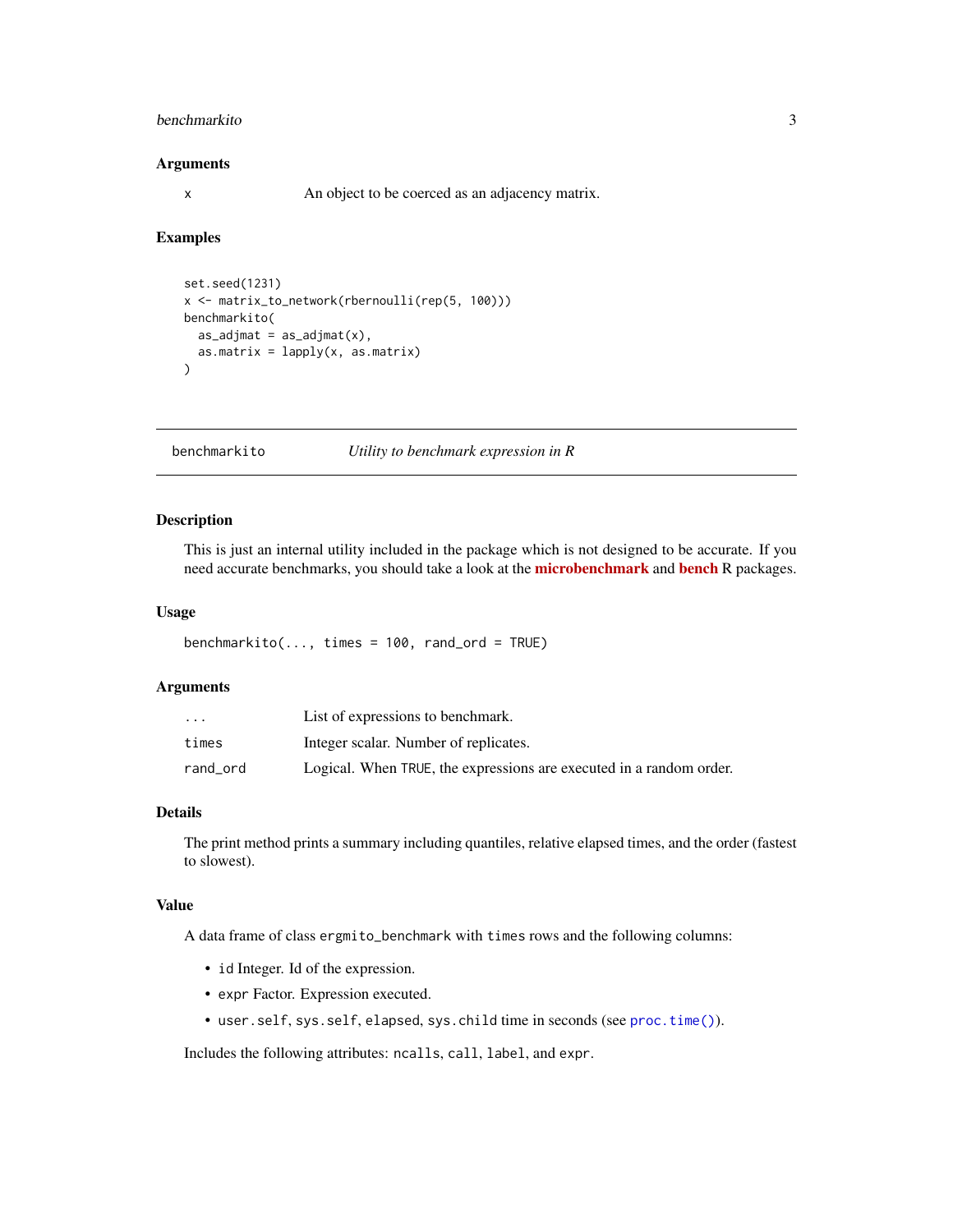#### Examples

```
bm <- benchmarkito(
  exp(1:100000),
  sqrt(1:100000),
  times = 20\mathcal{L}plot(bm)
print(bm)
```
blockdiagonalize *Block-diagonal models using* ergm

#### Description

These two functions are used to go back and forth from a pooled ergm vs a blockdiagonal model, the latter to be fitted using [ergm::ergm.](#page-0-0)

#### Usage

```
blockdiagonalize(x, attrname = "block")
```
splitnetwork(x, attrname)

ergm\_blockdiag(formula, ...)

#### Arguments

| X        | In the case of blockdiagonalize, a list of networks or matrices. For split network<br>a single network object with a vertex attribute that can be used to split the data. |
|----------|---------------------------------------------------------------------------------------------------------------------------------------------------------------------------|
| attrname | Name of the attribute that holds the block ids.                                                                                                                           |
| formula  | An ergm model which networks' will be wrapped with blockdiagonalize (see<br>details).                                                                                     |
| $\cdot$  | Further arguments passed to the method.                                                                                                                                   |

#### Details

The function ergm\_blockdiag is a wrapper function that takes the model's network, stacks the networks into a single block diagonal net, and calls [ergm::ergm](#page-0-0) with the option constraints = blockdiag("block").

One side effect of this function is that it loads the ergm package via [requireNamespace,](#page-0-0) so after executing the function ergm the package will be loaded.

#### Value

An object of class [ergm::ergm.](#page-0-0)

<span id="page-3-0"></span>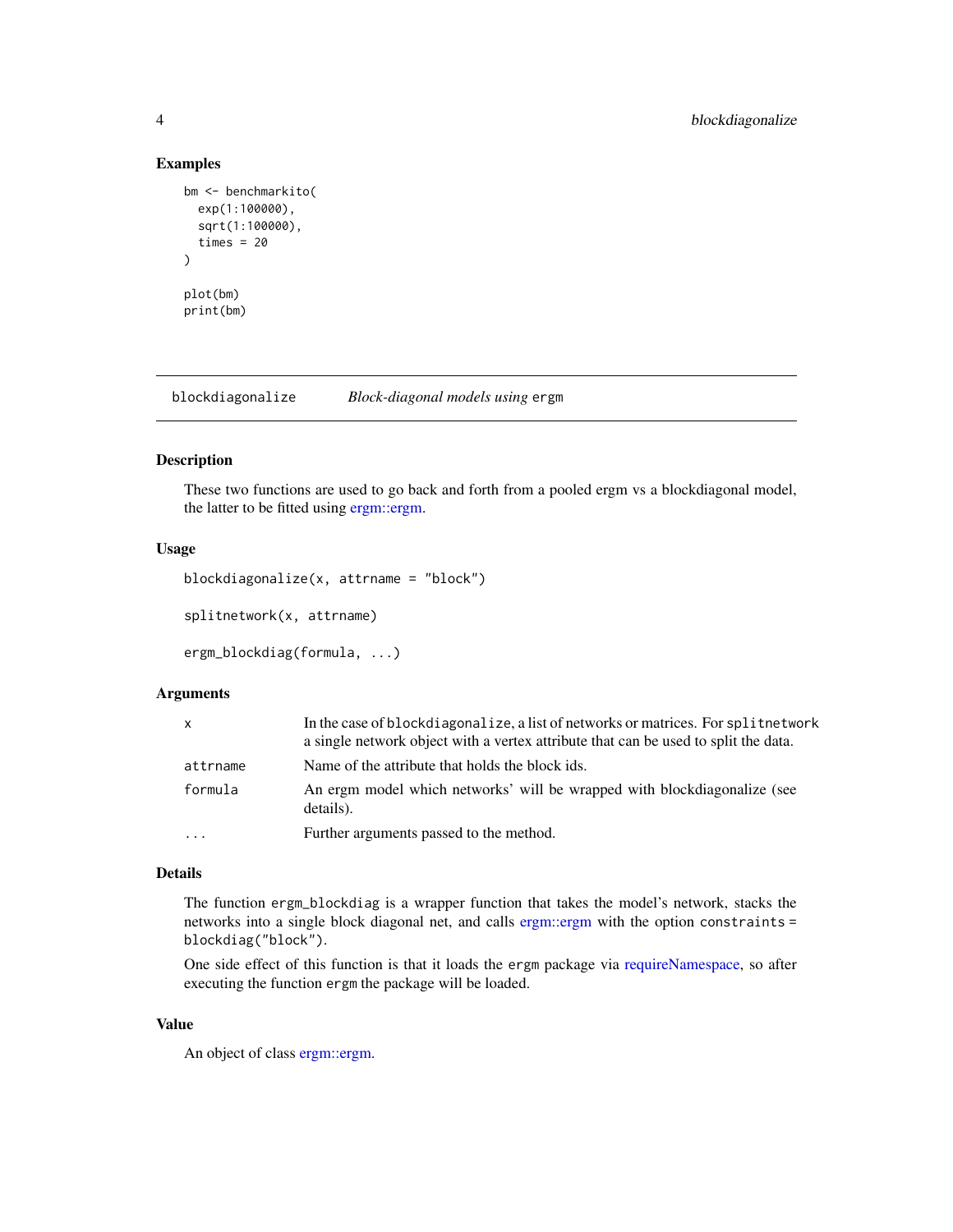#### <span id="page-4-0"></span>check\_support 5

#### Examples

```
library(ergm)
data(fivenets)
fivenets2 <- blockdiagonalize(fivenets, attrname = "block") # A network with
ans0 <- ergm(
  fivenets2 ~ edges + nodematch("female"),
  constraints = ~blockdiag("block")
  )
ans1 <- ergmito(fivenets ~ edges + nodematch("female"))
# This is equivalent
ans2 <- ergm_blockdiag(fivenets ~ edges + nodematch("female"))
```
check\_support *Check the convergence of ergmito estimates*

#### <span id="page-4-1"></span>Description

This is an internal function used to check the convergence of the optim function.

#### Usage

```
check_support(target_stats, stats_statmat, threshold = 0.8, warn = TRUE)
```

```
check_convergence(optim_output, model, support, crit = 5)
```
#### Arguments

target\_stats, stats\_statmat See [ergmito\\_formulae.](#page-8-1)

| threshold    | Numeric scalar. Confidence range for flagging an observed statistic as poten-<br>tially near the boundary. |
|--------------|------------------------------------------------------------------------------------------------------------|
| warn         | logical scalar.                                                                                            |
| optim_output | A list output from the stats::optim function.                                                              |
| model        | An object of class ergmito loglik.                                                                         |
| support      | As returned by check_support.                                                                              |
| crit         | Numeric scalar. Level at which a parameter estimate will be questioned.                                    |

#### Value

A list with the following components:

- par Updated set of parameters
- vcov Updated variance-covariance matrix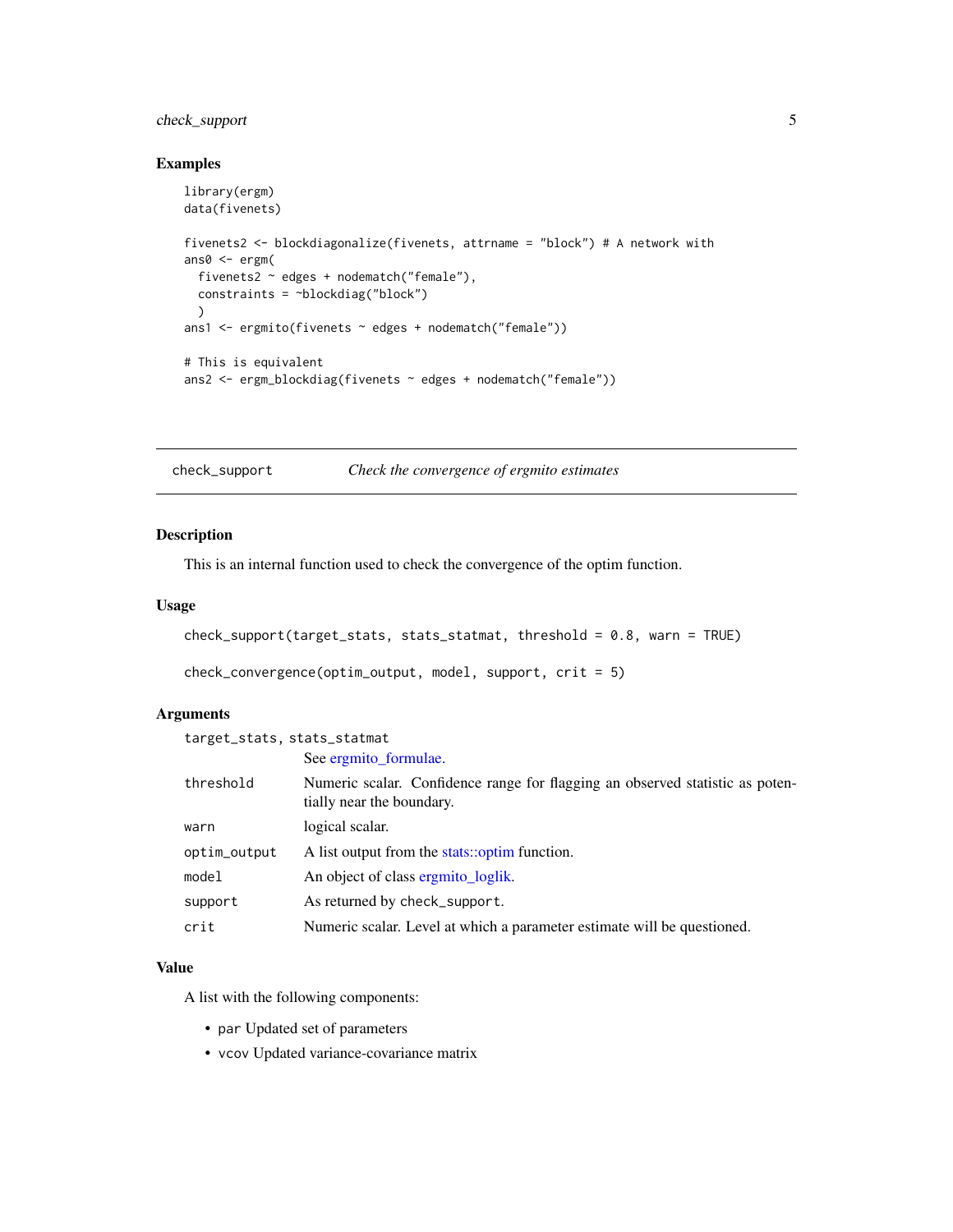- <span id="page-5-0"></span>• valid Vector of integers with the parameters that are marked as OK.
- status Return code of the analysis. See details.
- note A note describing the status.

#### Return codes

The function makes an analysis of the outcome of the model and makes the corresponding adjustments when required. In particular, we check:

- 1. Whether the optimization algorithm converged or not
- 2. If the obtained estimates maximize the function. If this is not the case, the function checks whether the MLE may not exist. This usually happens when the log-likelihood function can improve by making increments to parameters that are already tagged as large. If the ll improves, then the value is replaced with Inf (+- depending on the sign of the parameter).
- 3. If the Hessian is semi-positive-definite, i.e. if it is invertible. If it is not, it usually means that the function did not converged, in which case we will use [MASS::ginv](#page-0-0) instead.

The return codes are composed of two numbers, the first number gives information regarding of the parameter estimates, while the second number give information about the variance-covariance matrix.

Column 1:

- 0: Converged and estimates at the max.
- 1: It did not converged, but I see no issue in the max.
- 2: One or more estimates went to  $+/-$ Inf
- 3: All went to hell. All estimates went to +/-Inf

#### Column 2:

- 0: Hessian is p.s.d.
- 1: Hessian is not not p.s.d.

Possible codes and corresponding messages:

- 00 All OK (no message).
- 01 optim converged, but the Hessian is not p.s.d..
- 10 optim did not converged, but the estimates look OK..
- 11 optim did not converged, and the Hessian is not p.s.d..
- 20 A subset of the parameters estimates was replaced with +/-Inf..
- 21 A subset of the parameters estimates was replaced with  $+/-$ Inf, and the Hessian matrix is not p.s.d..
- 30 All parameters went to +/-Inf suggesting that the MLE may not exists..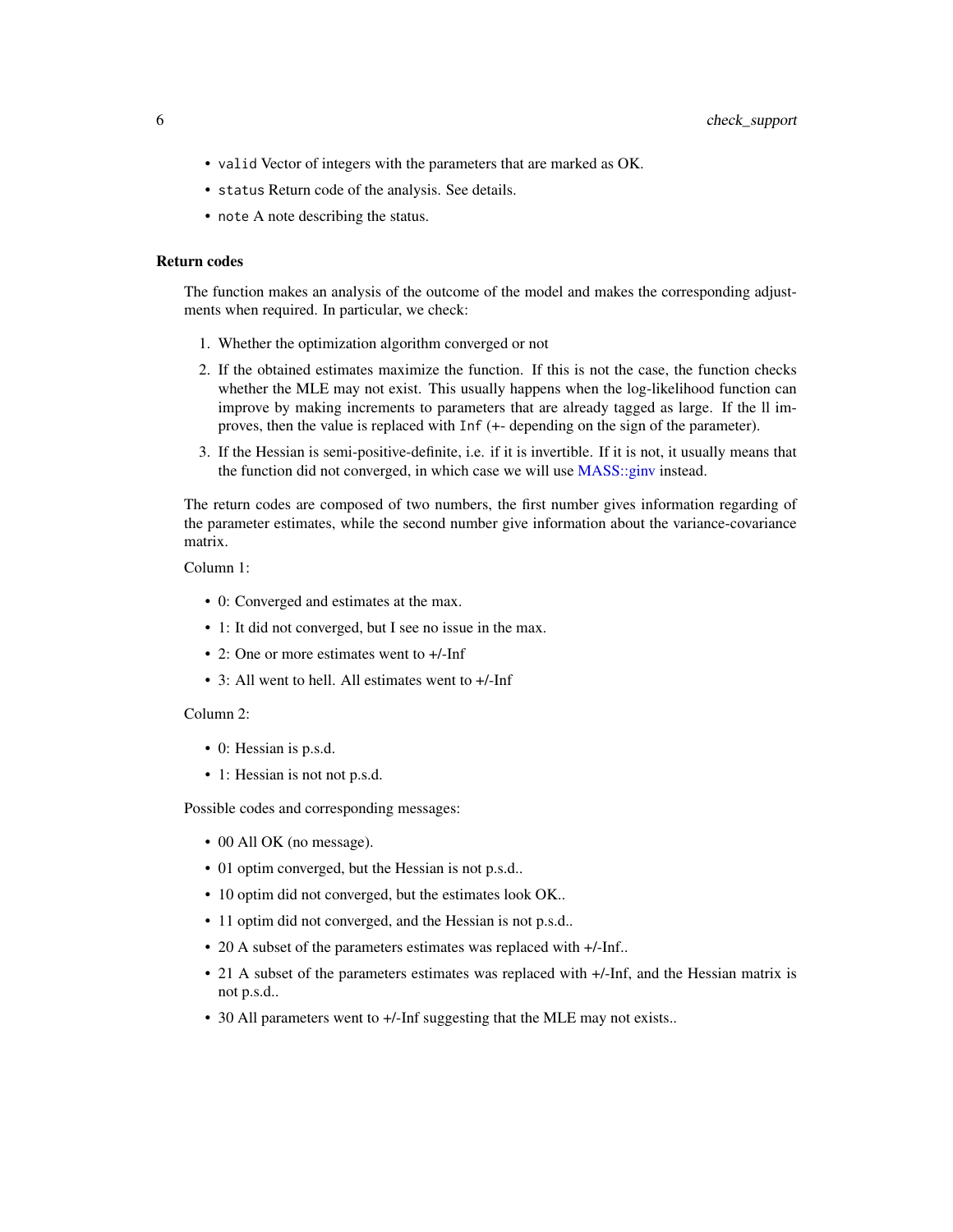<span id="page-6-0"></span>

#### Description

This function is similar to what [ergm::summary\\_formula](#page-0-0) does, but it provides a fast wrapper suited for matrix class objects (see benchmark in the examples).

#### Usage

```
count_stats(X, ...)
AVAILABLE_STATS()
## S3 method for class 'formula'
count_stats(X, ...)
## S3 method for class 'list'
count_stats(X, terms, attrs = NULL, ...)
```
#### Arguments

| X.       | List of square matrices. (networks)                                                                                                                                                                                                                                                                                                                                                 |
|----------|-------------------------------------------------------------------------------------------------------------------------------------------------------------------------------------------------------------------------------------------------------------------------------------------------------------------------------------------------------------------------------------|
| $\cdots$ | Passed to the method.                                                                                                                                                                                                                                                                                                                                                               |
| terms    | Character vector with the names of the statistics to calculate. Currently, the<br>only available statistics are: 'mutual', 'edges', 'ttriad', 'ctriad', 'ctriple', 'node-<br>icov', 'nodeocov', 'nodematch', 'triangle', 'balance', 't300', 't102', 'absdiff',<br>'idegree1.5', 'odegree1.5', 'ostar1', 'ostar2', 'ostar3', 'ostar4', 'istar1', 'istar2',<br>$'$ istar3', 'istar4'. |
| attrs    | A list of vectors. This is used when term has a nodal attribute such as node i cov(attrname="").                                                                                                                                                                                                                                                                                    |

#### Value

A matrix of size length( $X$ )  $*$  length(terms) with the corresponding counts of statistics.

```
# DGP
set.seed(123199)
x \leftarrow rbernoulli(rep(5, 10))
ans0 <- count_stats(x, c("mutual", "edges"))
# Calculating using summary_formula
ans1 <- lapply(x, function(i) {
  ergm::summary_formula(i ~ mutual + edges)
})
```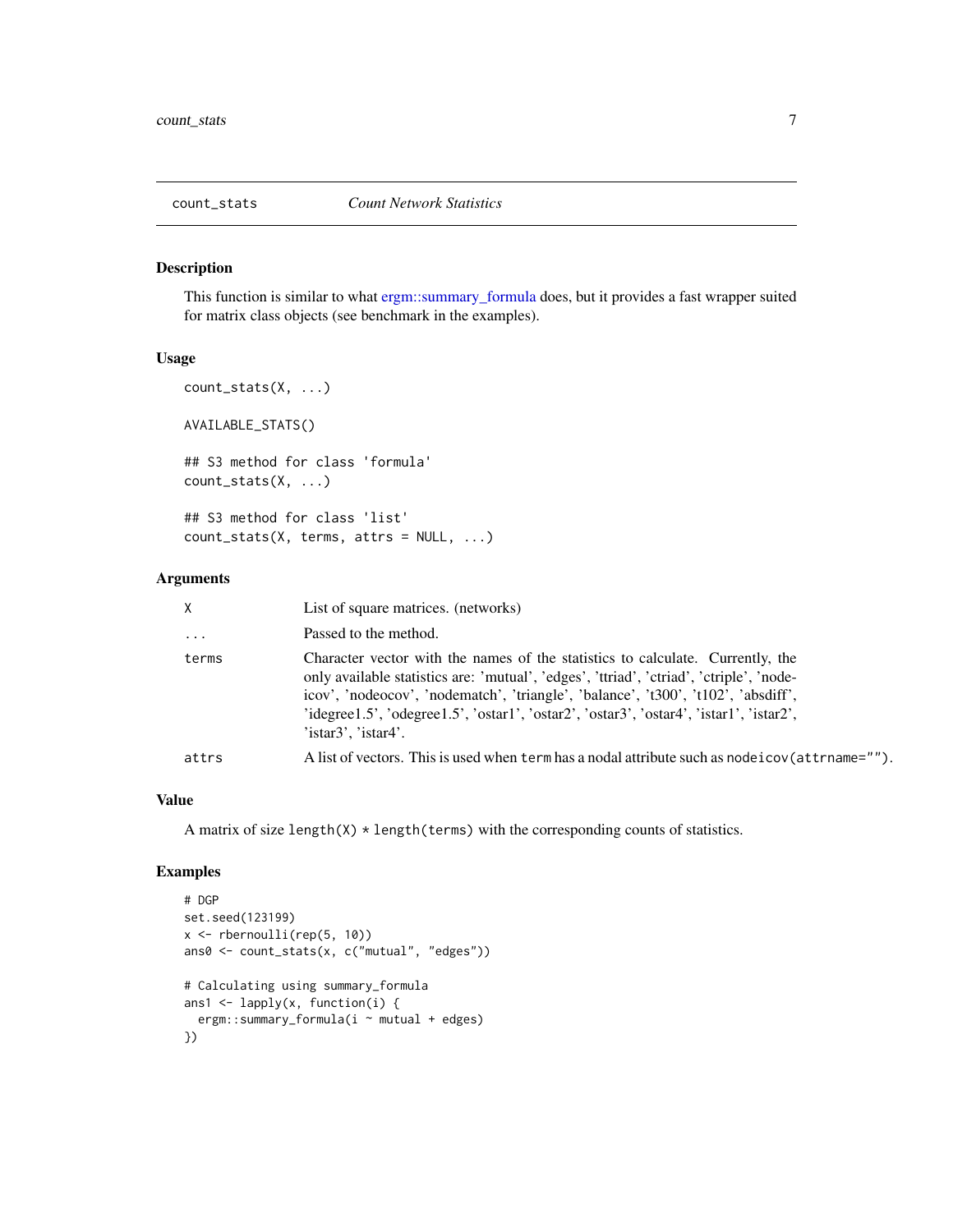```
ans1 <- do.call(rbind, ans1)
# Comparing
all.equal(unname(ans0), unname(ans1))
# count_stats is vectorized (and so faster)
bm <- benchmarkito(
  count_stats = count_stats(x, c("mutual", "edges")),
 lapply = lapply(x, function(i) {
  ergm::summary_formula(i ~ mutual + edges)
}), times = 50
\lambdaplot(bm)
```
ergmito\_boot *Bootstrap of ergmito*

#### Description

Bootstrap of ergmito

#### Usage

```
ergmito_boot(x, ..., R, ncpus = 1L, cl = NULL)
```
#### Arguments

| x        | Either a formula or an object of class ergmito.                                                                             |
|----------|-----------------------------------------------------------------------------------------------------------------------------|
| $\cdots$ | Additional arguments passed to the method.                                                                                  |
| R        | Integer. Number of replicates                                                                                               |
| ncpus    | Integer Number of CPUs to use. Only recommended if ergmito was not com-<br>piled with OpenMP (otherwise it will be slower). |
| cl       | An object of class cluster (see makePSOCKcluster)                                                                           |

#### Details

The resulting sample of parameters estimates is then used to compute the variance-covariance matrix of the model. Cases in which Inf/NaN/NA values were returned are excluded from the calculation.

<span id="page-7-0"></span>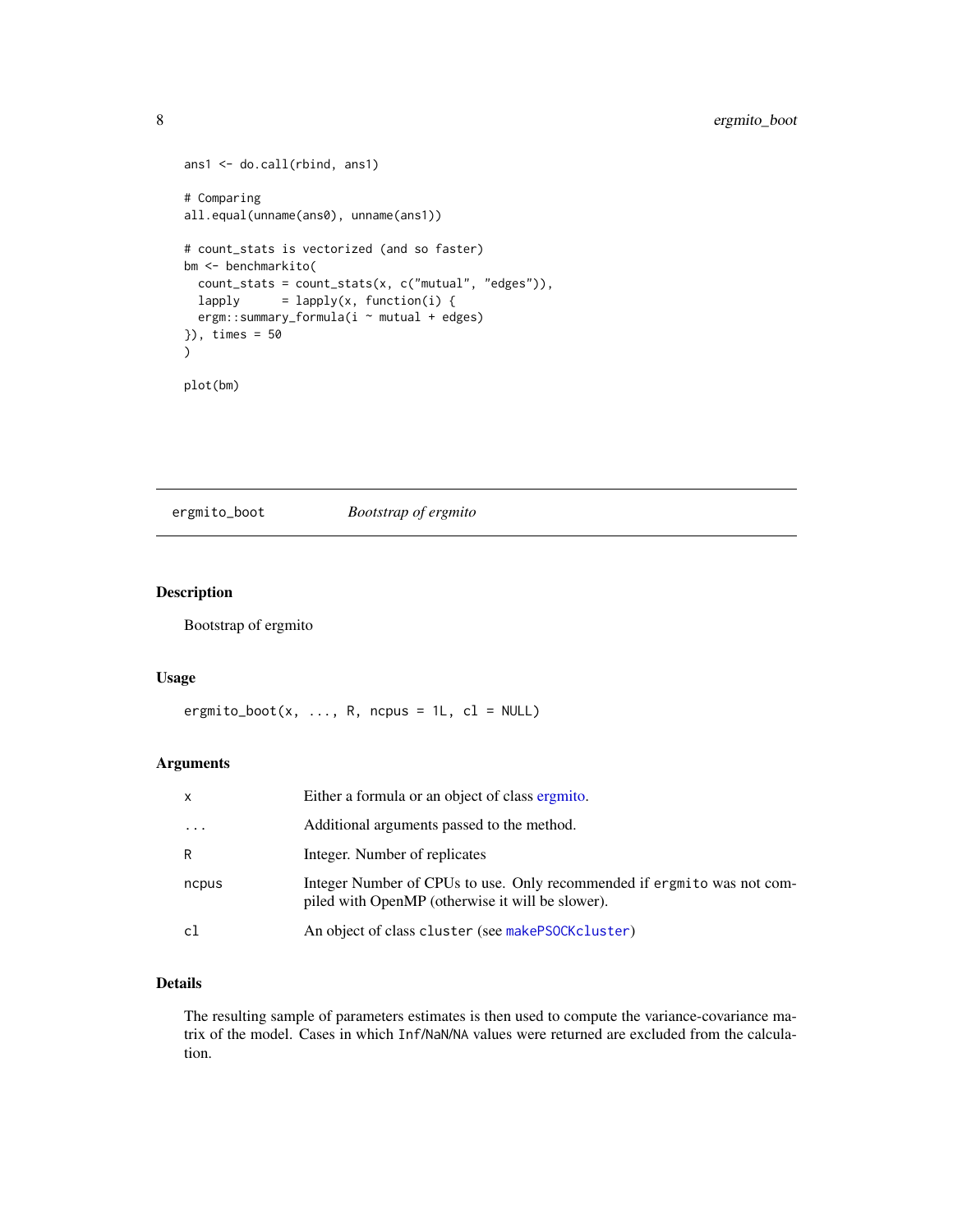#### <span id="page-8-0"></span>Value

An object of class ergmito\_boot and [ergmito.](#page-28-1) This adds three elements to the ergmito object:

- R The number of replicates.
- sample A vector of length R with the cases used in each replicate.
- dist The distribution of fitted parameters.
- nvalid the number of cases used for computing the covar.
- timer\_boot records the time the whole process took.

#### Examples

```
data(fivenets)
set.seed(123)
ans0 <- ergmito(fivenets ~ edges + ttriad)
ans1 <- suppressWarnings(ergmito_boot(ans0, R = 100))
ans2 <- suppressWarnings(ergmito_boot(fivenets \sim edges + ttriad, R = 100))
# Checking the differences
summary(ans0)
summary(ans1)
summary(ans2)
```
<span id="page-8-1"></span>ergmito\_formulae *Processing formulas in* ergmito

#### <span id="page-8-2"></span>Description

Analyze formula objects returning the matrices of weights and sufficient statistics to be used in the model together with the log-likelihood and gradient functions for joint models.

#### Usage

```
ergmito_formulae(
 model,
 model_update = NULL,
  target_stats = NULL,
  stats_weights = NULL,
  stats_statmat = NULL,
  target_offset = NULL,
  stats_offset = NULL,
 env = parent.Fname(),...
)
```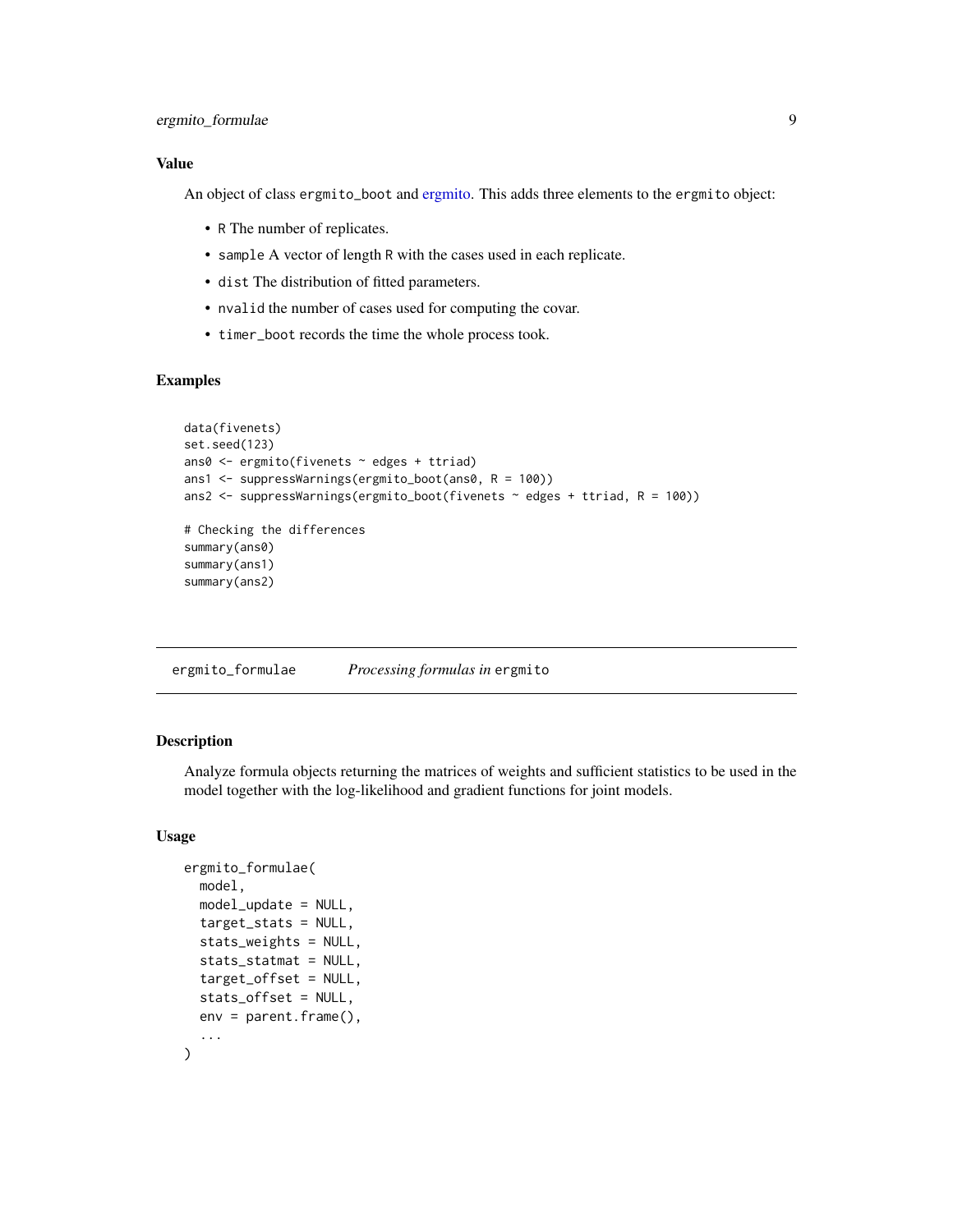#### <span id="page-9-0"></span>Arguments

| model                        | A formula. The left-hand-side can be either a small network, or a list of net-<br>works.                                                                                                       |
|------------------------------|------------------------------------------------------------------------------------------------------------------------------------------------------------------------------------------------|
| model_update                 | A formula. If specified, the after computing the sufficient statistics (observed<br>and support), the model is updated using stats::model.frame(). This in-<br>cludes processing offset terms. |
| target_stats                 | Observed statistics. If multiple networks, then a list, otherwise a named vector<br>(see ergm::summary_formula).                                                                               |
| stats_weights, stats_statmat |                                                                                                                                                                                                |
|                              | Lists of sufficient statistics and their respective weights.                                                                                                                                   |
| target_offset, stats_offset  |                                                                                                                                                                                                |
|                              | $See exact_loglik()$ .                                                                                                                                                                         |
| env                          | Environment in which model should be evaluated.                                                                                                                                                |
| $\ddots$ .                   | Further arguments passed to ergm::ergm.allstats.                                                                                                                                               |

#### Details

One of the main advantages of been able to compute exact likelihoods is that we can build arbitrarily complex models in the same way that we would do in the context of Generalized Linear Models, this is, adding offset terms, interaction effects, or transformations of statistics without much effort.

In particular, if the user passes a formula via model\_update, the cannonical additive ERGM can be modified to include other terms, for example, if we wanted to add an interaction effect of the nodematch("age") with network size, we can simply type

```
model_update = \sim . + I(nodematch.age * n)
```
The  $I(\cdot)$  function allows operating over variables in the model, in this case, we took the nodematch. age variable (which is the name that [ergm::ergm\(\)](#page-0-0) assigns to it after computing the sufficient statistics) and multiplied it by n, which is the network size (this variable is included by default).

By default, the ergm package calculates up to  $2^{\wedge}16$  unique values for the vector of sufficient statistics. This results in issues if the user tries to fit a model with too heterogenous networks or sets of attributes. To deal with this it suffices with adding the option maxNumChangeStatVectors in the ergmito call, e.g.:

```
# Networks of size 5 have up to 2^20 unique sets of sufficient statistics
ergmito(..., maxNumChangeStatVectors = 2^20)
```
See more in [?ergm::ergm.allstats.](#page-0-0)

#### Value

A list of class ergmito\_loglik.

- loglik A function. The log-likelihood function.
- grad A function. The gradient of the model.
- stats\_weights,stats\_statmat two list of objects as returned by [ergm::ergm.allstats.](#page-0-0)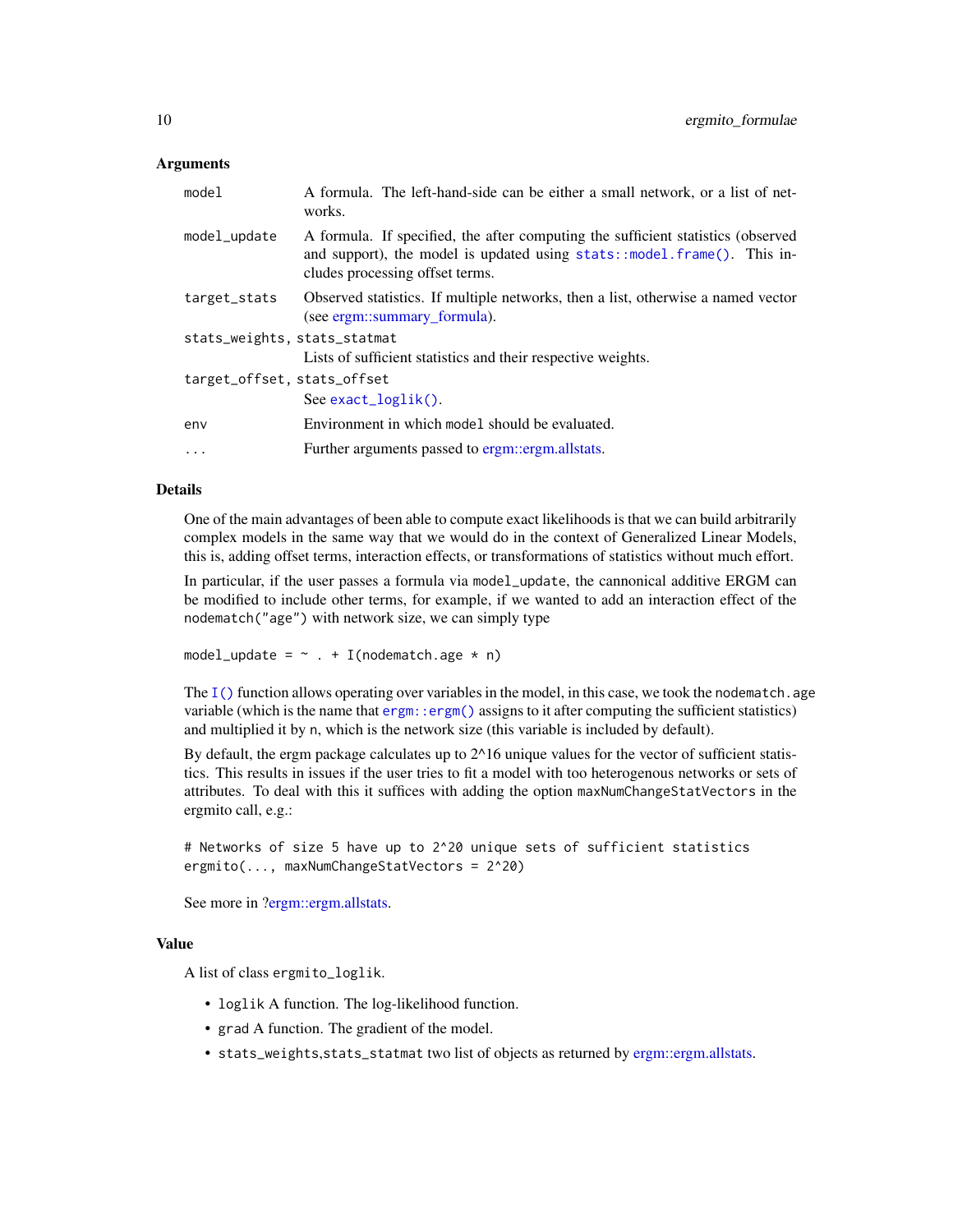#### <span id="page-10-0"></span>ergmito\_gof 11

- target\_offset,stats\_offset A vector of offset terms and a list of vectors of offset terms, one for the target stats and the other for the support of the sufficient statistics (defaults to 0).
- model A formula. The model passed.
- npars Integer. Number of parameters.
- nnets Integer. Number of networks in the model.
- vertex\_attr Character vector. Vertex attributes used in the model.
- term\_names Names of the terms used in the model.

#### Examples

```
data(fivenets)
model0 <- ergmito_formulae(fivenets ~ edges + nodematch("female"))
print(model0)
model0$loglik(c(-2, 2))
# Model with interaction effects and an offset term
model1 <- ergmito_formulae(
  fivenets ~ edges + nodematch("female"),
  model_update = \sim . + offset(edges) + I(edges * nodematch.female)
)
```

```
ergmito_gof Goodness of Fit diagnostics for ERGMito models
```
#### <span id="page-10-1"></span>Description

Goodness of Fit diagnostics for ERGMito models

#### Usage

```
gof_ergmito(
 object,
  GOF = NULL,GOF_update = NULL,
 probs = c(0.05, 0.95),
 sim\_ci = FALSE,
 R = 50000L,ncores = 1L,
  ...
\lambda## S3 method for class 'ergmito_gof'
plot(
  x,
 y = NULL,main = NULL,
```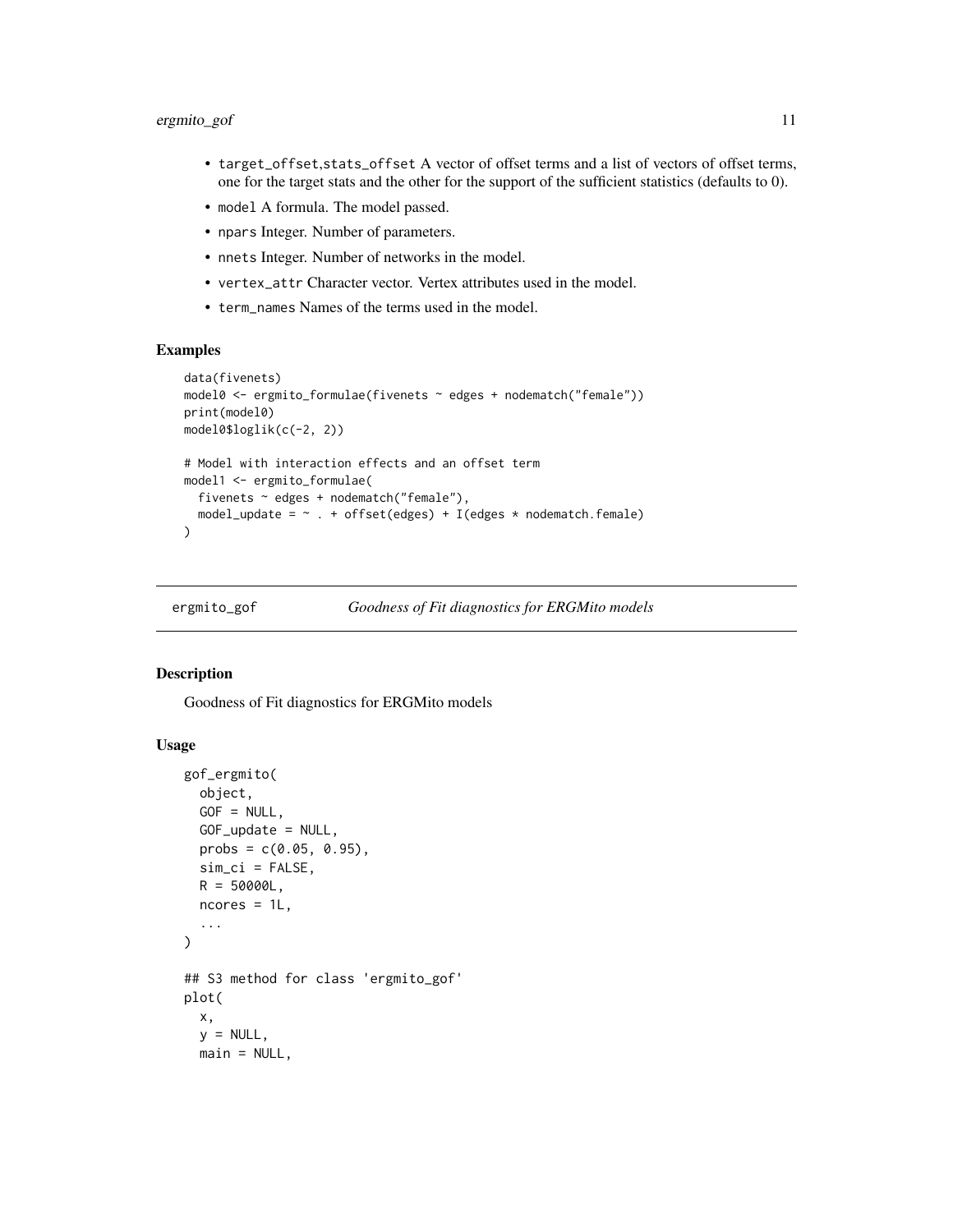```
sub = NULL,tnames = NULL,
  sort_by_ci = FALSE,
  ...
)
```
#### Arguments

| object     | An object of class ergmito.                                                                                                            |
|------------|----------------------------------------------------------------------------------------------------------------------------------------|
| GOF        | Formula. Additional set of parameters to perform the GOF.                                                                              |
| GOF_update | Formula. See the section on model updating in ergmito_formulae().                                                                      |
| probs      | Numeric vector. Quantiles to plot (see details).                                                                                       |
| sim_ci     | Logical scalar. If FALSE, the default, it will compute the quantiles analytically,<br>otherwise it samples from the ERGM distribution. |
| R          | Integer scalar. Number of simulations to generate (passed to sample). This is<br>only used if $sim_c$ = TRUE.                          |
| ncores     | Integer scalar. Number of cores to use for parallel computations (currently ig-<br>nored).                                             |
| $\ddots$   | Further arguments passed to stats::quantile.                                                                                           |
| X          | An object of class ergmito_gof.                                                                                                        |
| У          | Ignored.                                                                                                                               |
| main, sub  | Title and subtitle of the plot (see graphics::title).                                                                                  |
| tnames     | A named character vector. Alternative names for the terms.                                                                             |
| sort_by_ci | Logical scalar. When TRUE it will sort the x-axis by the with of the CI in for the<br>first parameter of the model.                    |

#### Details

The Goodness of Fit function uses the fitted ERGMito to calculate a given confidence interval for a set of sufficient statistics. By default (and currently the only available option), this is done on the sufficient statistics specified in the model.

In detail, the algorithm is executed as follow:

For every network in the list of networks do:

- 1. Calculate the probability of observing each possible graph in its support using the fitted model.
- 2. If sim\_ci = TRUE, draw R samples from each set of parameters using the probabilities computed. Then using the quantile function, calculate the desired quantiles of the sufficient statistics. Otherwise, compute the quantiles using the analytic quantiles using the full distribution.'

The plot method is particularly convenient since it graphically shows whether the target statistics of the model (observed statistics) fall within the simulated range.

The print method tries to copy (explicitly) the print method of the gof function from the ergm R package.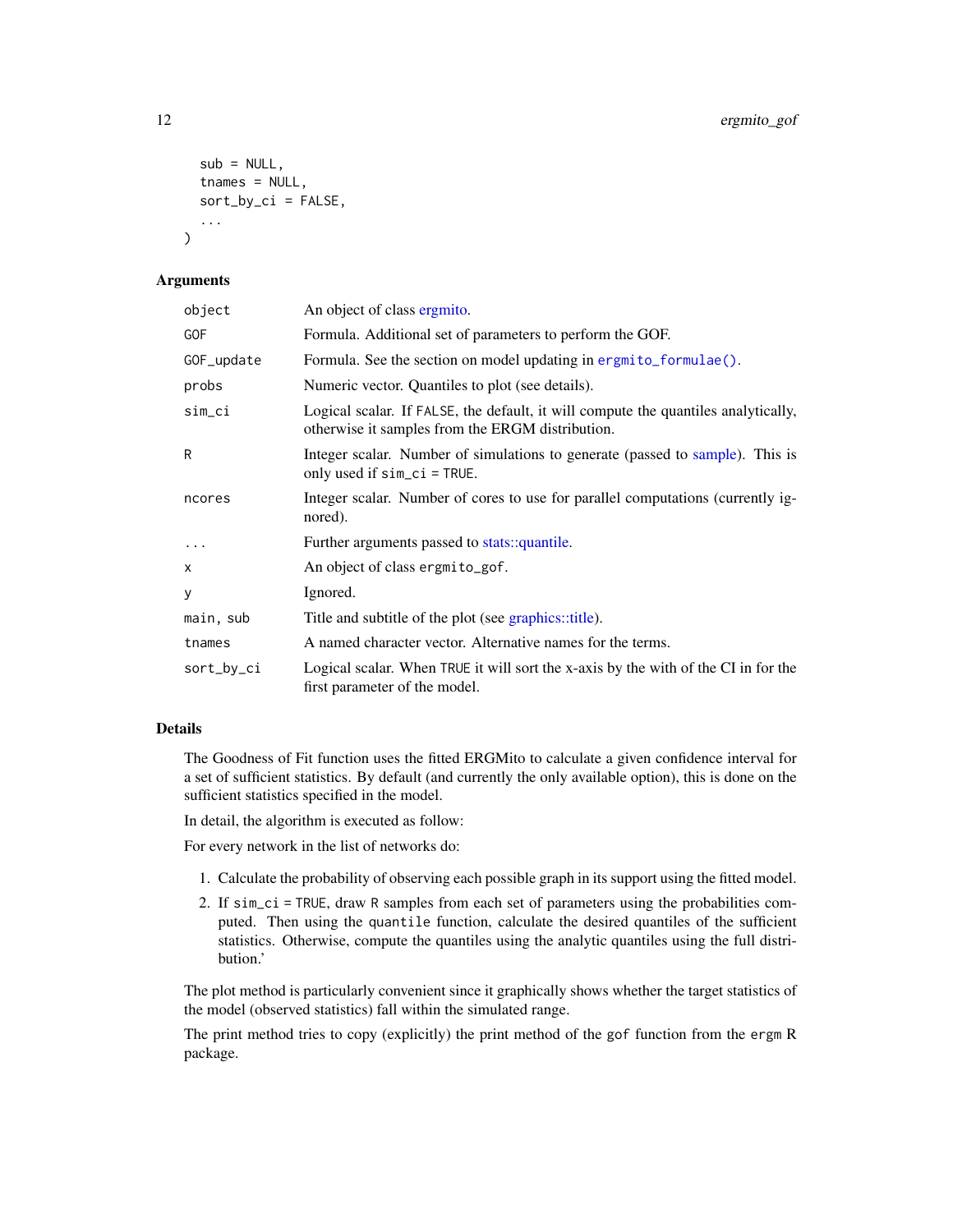#### <span id="page-12-0"></span>exact\_loglik 13

#### Value

An object of class ergmito\_gof. This is a list with the following components:

- ci A list of matrices of length nnets(object) with the corresponding confidence intervals for the statistics of the model.
- target\_stats A matrix of the target statistics.
- ergmito.probs A list of numeric vectors of length nnets(object) with the probabilities associated to each possible structure of network.
- probs The value passed via probs.
- model The fitted model.
- term\_names Character vector. Names of the terms used in the model.
- quantile.args A list of the values passed via ....

#### Examples

```
# Fitting the fivenets model
data(fivenets, package = "ergmito")
fit <- ergmito(fivenets ~ edges + nodematch("female"))
# Calculating the gof
ans <- gof_ergmito(fit)
# Looking at the results
ans
plot(ans)
```
<span id="page-12-1"></span>exact\_loglik *Vectorized calculation of ERGM exact log-likelihood*

#### <span id="page-12-2"></span>Description

This function can be compared to [ergm::ergm.exact](#page-0-0) with the statistics not centered at x, the vector of observed statistics.

#### Usage

```
exact_loglik(x, params, ..., as_prob = FALSE)
## Default S3 method:
exact_loglik(
 x,
 params,
 stats_weights,
  stats_statmat,
  target_offset = double(nrow(x)),stats_offset = lapply(stats_weights, function(i) double(length(i))),
```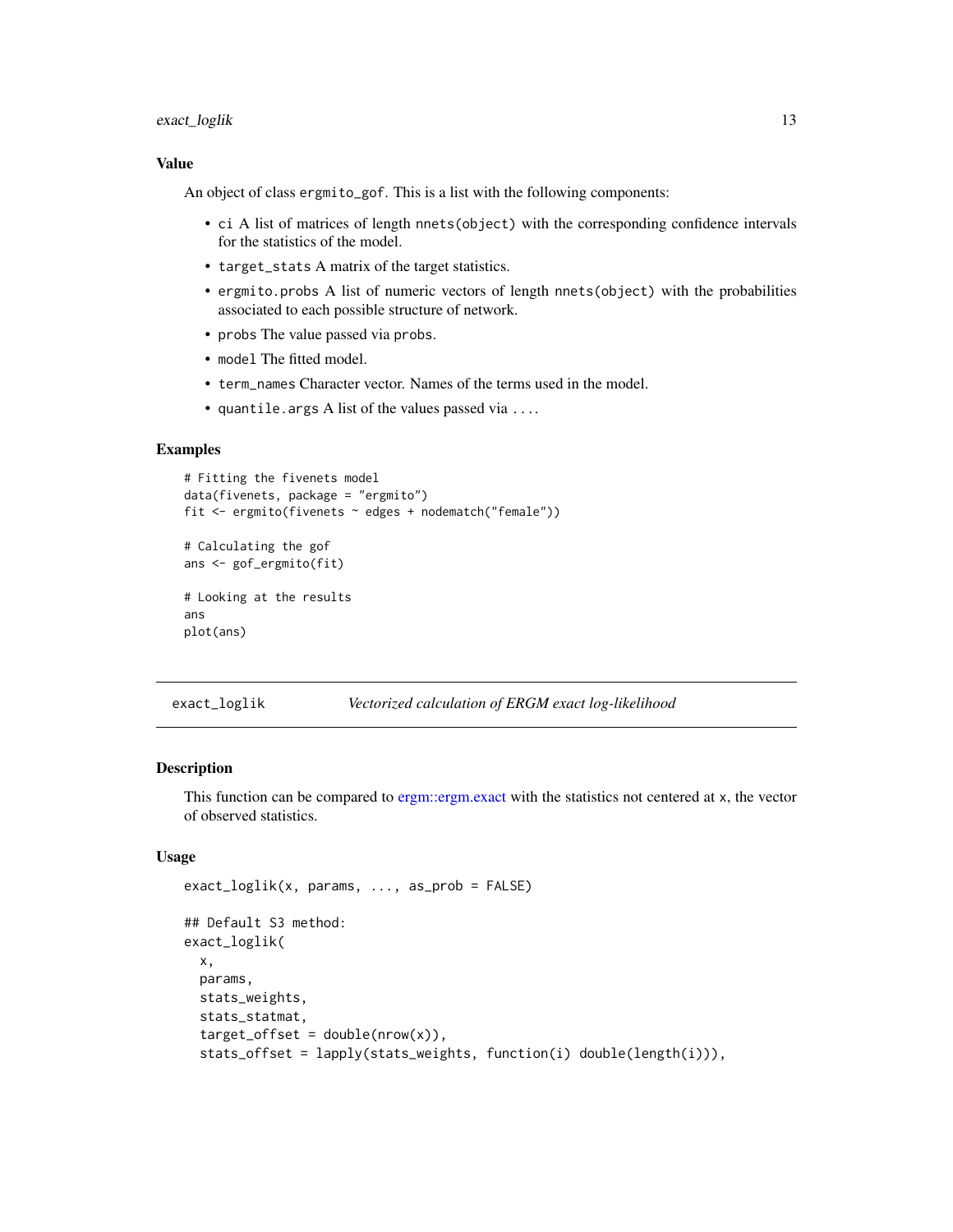```
...,
 as_prob = FALSE
\lambdaexact_gradient(x, params, ...)
## Default S3 method:
exact_gradient(
 x,
 params,
 stats_weights,
 stats_statmat,
  target_offset = double(nrow(x)),stats_offset = lapply(stats_weights, function(i) double(length(i))),
  ...
)
exact_hessian(
 params,
 stats_weights,
 stats_statmat,
  stats_offset = lapply(stats_weights, function(i) double(length(i)))
)
```
#### Arguments

| $\mathsf{x}$  | Matrix. Observed statistics                                                                                |
|---------------|------------------------------------------------------------------------------------------------------------|
| params        | Numeric vector. Parameter values of the model.                                                             |
| $\cdots$      | Arguments passed to the default methods.                                                                   |
| as_prob       | Logical scalar. When TRUE, the function returns probabilities instead of log-<br>likelihoods.              |
| stats_weights | Either an integer vector or a list of integer vectors (see exact_loglik).                                  |
| stats_statmat | Either a matrix or a list of matrices (see exact_loglik).                                                  |
| target_offset | Numeric vector of length nrow (target_stats).                                                              |
| stats_offset  | List of numeric vectors, each of length equal to the lengths of vectors in stats_weights<br>(see details). |

#### Sufficient statistics

One of the most important components of ergmito is calculating the full support of the model's sufficient statistics. Right now, the package uses the function [ergm::ergm.allstats](#page-0-0) which returns a list of two objects:

- weights: An integer vector of counts.
- statmat: A numeric matrix with the rows as unique vectors of sufficient statistics.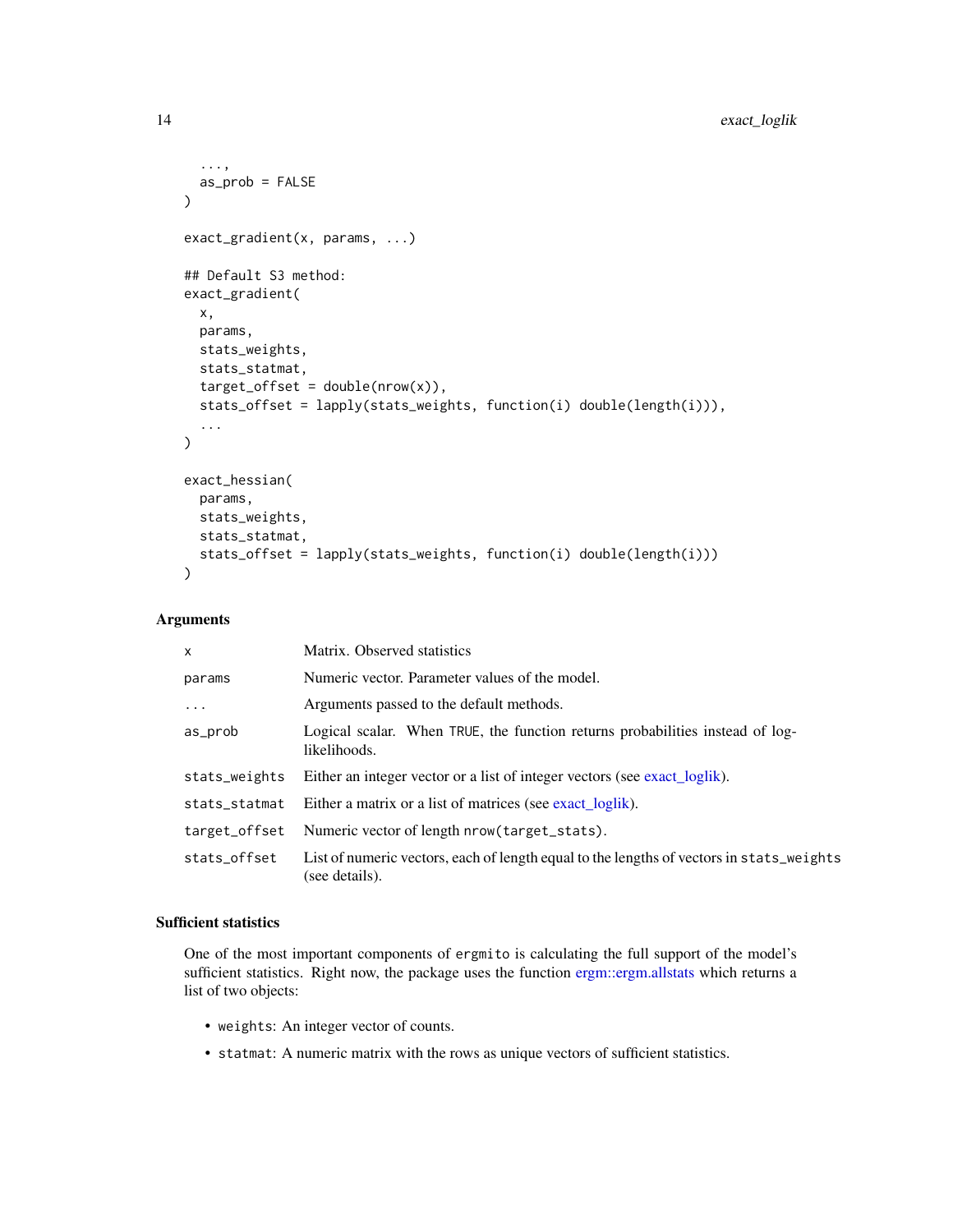#### <span id="page-14-0"></span>extract.ergmito 15

Since ergmito can vectorize operations, in order to specify weights and statistics matrices for each network in the model, the user needs to pass two lists stats\_weights and stats\_statmat. While both lists have to have the same length (since its elements are matched), this needs not to be the case with the networks, as the user can specify a single set of weights and statistics that will be recycled (smartly).

In the case of offset terms, these can be passed directly via target\_offset and stats\_offset. The first is a numeric vector of length equal to the number of networks in the model. The later is a list of vectors that is matched against stats\_weights, so each of it's elements must be a numeric vector of the same length that in the list of weights. By default the offset terms are set to equal zero.

```
data(fivenets)
ans <- ergmito(fivenets ~ edges + nodematch("female"))
# This computes the likelihood for all the networks independently
with(ans$formulae, {
 exact_loglik(
   x = target\_stats,
   params = coef(ans),
   stats_weights = stats_weights,
    stats_statmat = stats_statmat
 )
})
# This should be close to zero
with(ans$formulae, {
 exact_gradient(
   x = target\_stats,
   params = coef(ans),
   stats_weights = stats_weights,
    stats_statmat = stats_statmat
 )
})
# Finally, the hessian
with(ans$formulae, {
 exact_hessian(
   params = coef(ans),
   stats_weights = stats_weights,
   stats_statmat = stats_statmat
 )
})
```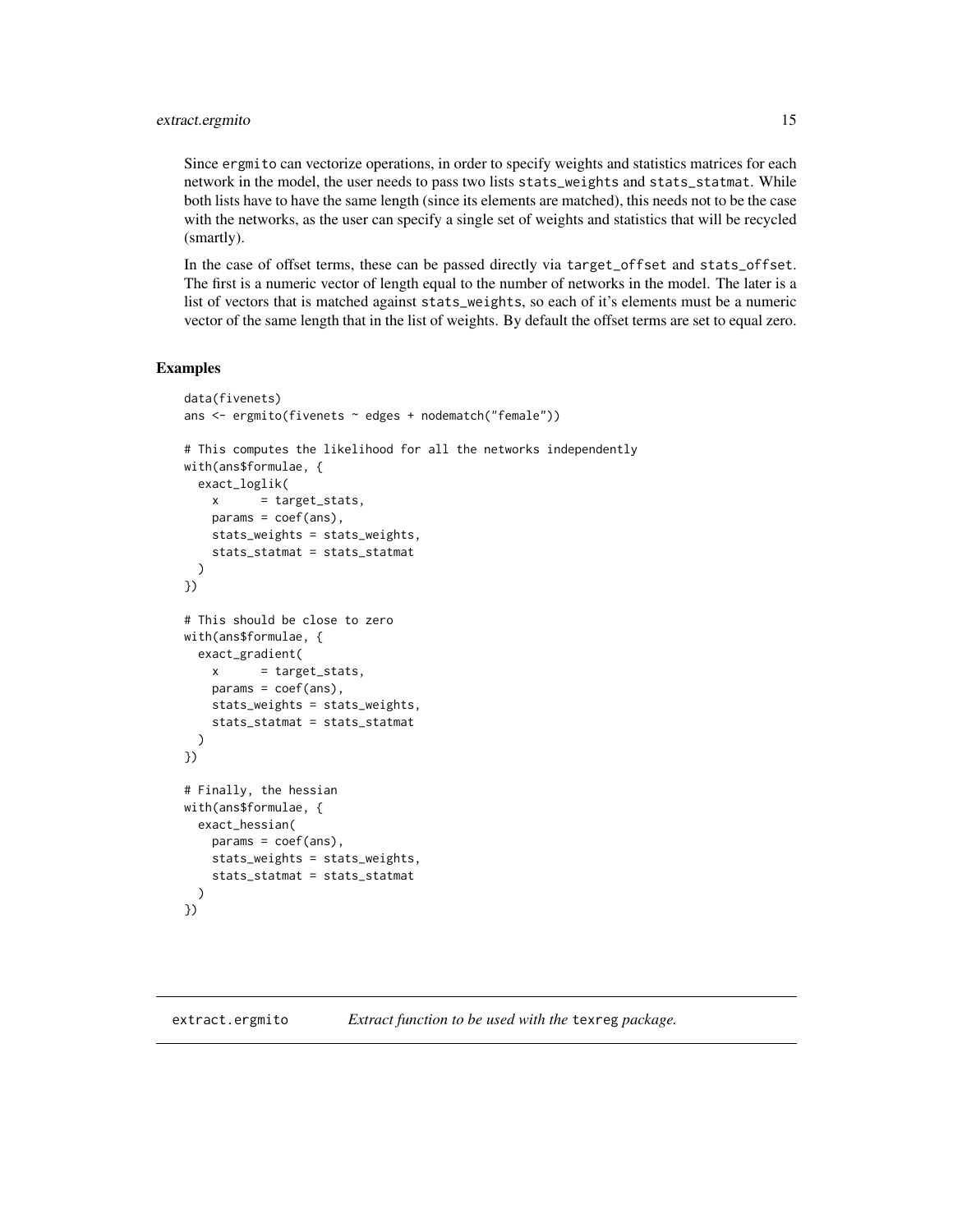#### Description

To be used with the [texreg](https://CRAN.R-project.org/package=texreg) package. This function can be used to generate nice looking tables of ERGMitos estimates.

#### Usage

```
extract.ergmito(
 model,
  include.aic = TRUE,
  include.bic = TRUE,
  include.loglik = TRUE,
  include.nnets = TRUE,
  include.offset = TRUE,
  include.convergence = TRUE,
  include.timing = TRUE,
  ...
\mathcal{L}
```
### Arguments

| model               | An object of class ergmito.                                                                                                              |  |
|---------------------|------------------------------------------------------------------------------------------------------------------------------------------|--|
|                     | include.aic, include.bic, include.loglik                                                                                                 |  |
|                     | See texreg::extract.                                                                                                                     |  |
| include.nnets       | Logical. When true, it adds the Number of networks used to the list of gof<br>statistics. This can be useful when running pooled models. |  |
|                     | include. of fset Logical. When equal to TRUE, it adds one line per offset term to the table, omit-<br>ing sd and significance.           |  |
| include.convergence |                                                                                                                                          |  |
|                     | Logical. When true it, adds the convergence value of the stats::optim function<br>(0 means convergence).                                 |  |
|                     | include. timing Logical, When true it will report the elapsed time in seconds.                                                           |  |
| $\ddots$            | Further arguments passed to the base:: summary () of ergmito.                                                                            |  |

```
library(texreg)
data(fivenets)
ans <- ergmito(fivenets ~ edges + nodematch("female"))
screenreg(ans)
```
<span id="page-15-0"></span>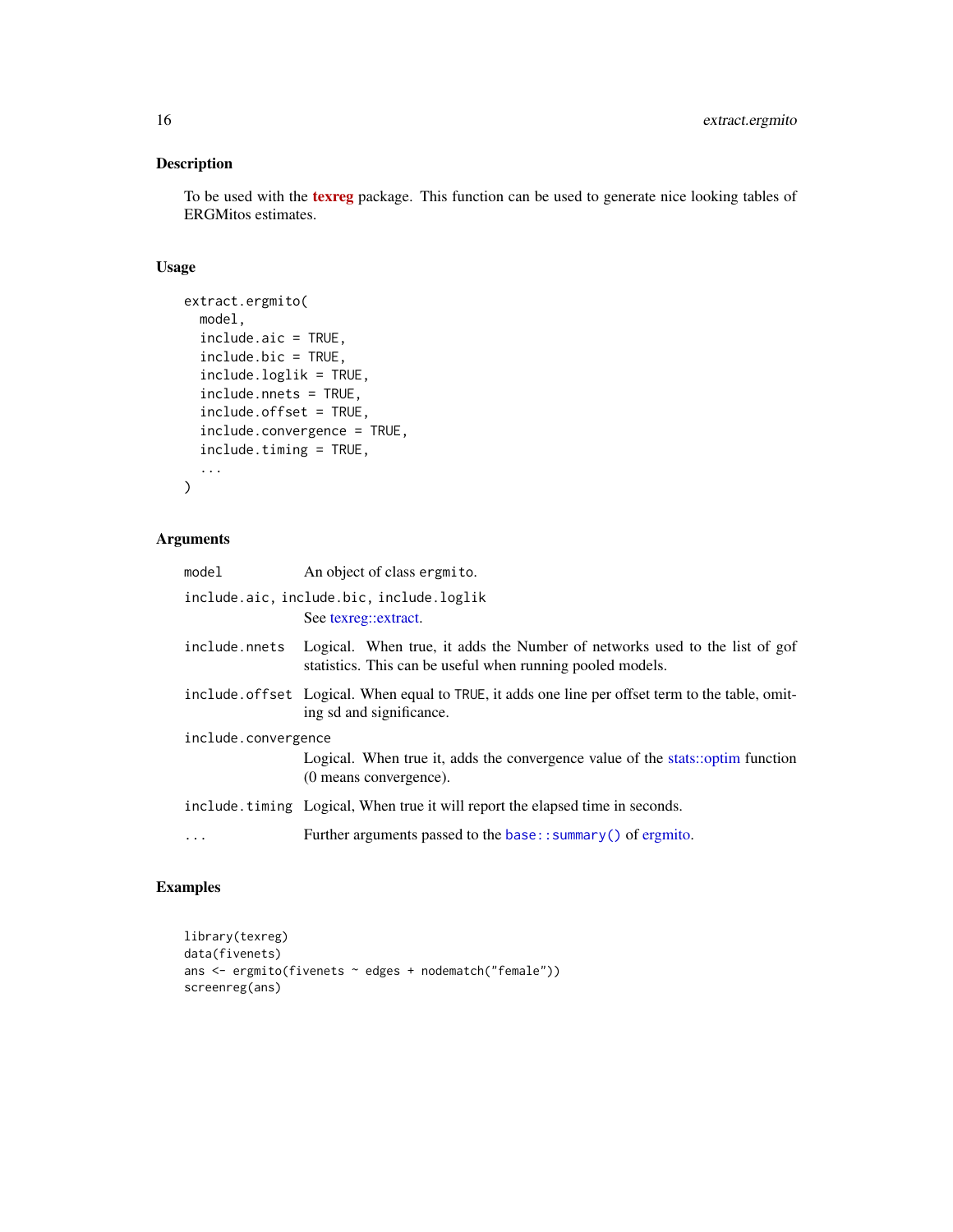<span id="page-16-0"></span>

#### Description

This list of networks was generated using the [new\\_rergmito](#page-20-1) sampler from a set of 5 baseline networks with a random vector of female. The sufficient statistics that generate this data are edges and nodematch("female") with parameters -2.0 and 2.0 respectively.

#### Usage

fivenets

#### Format

An object of class list of length 5.

geodesic *Geodesic distance matrix (all pairs)*

#### Description

Calculates the shortest path between all pairs of vertices in a network. This uses the power matrices to do so, which makes it efficient only for small networks.

#### Usage

```
geodesic(x, force = FALSE, ...)geodesita(x, force = FALSE, ...)## S3 method for class 'matrix'
geodesic(x, force = FALSE, simplify = FALSE, ...)## S3 method for class 'network'
```
 $geodesic(x, force = FALSE, simplify = FALSE, ...)$ 

#### Arguments

| $\mathsf{x}$ | Either a list of networks (or square integer matrices), an integer matrix, a net-<br>work, or an ergmito.                               |
|--------------|-----------------------------------------------------------------------------------------------------------------------------------------|
| force        | Logical scalar. If force = FALSE (the default) and nvertex(x) > 100 it returns<br>with an error. To force computation use force = TRUE. |
| .            | Further arguments passed to the method.                                                                                                 |
| simplify     | Logical scalar. When TRUE it returns a matrix, otherwise, a list of length nnets $(x)$ .                                                |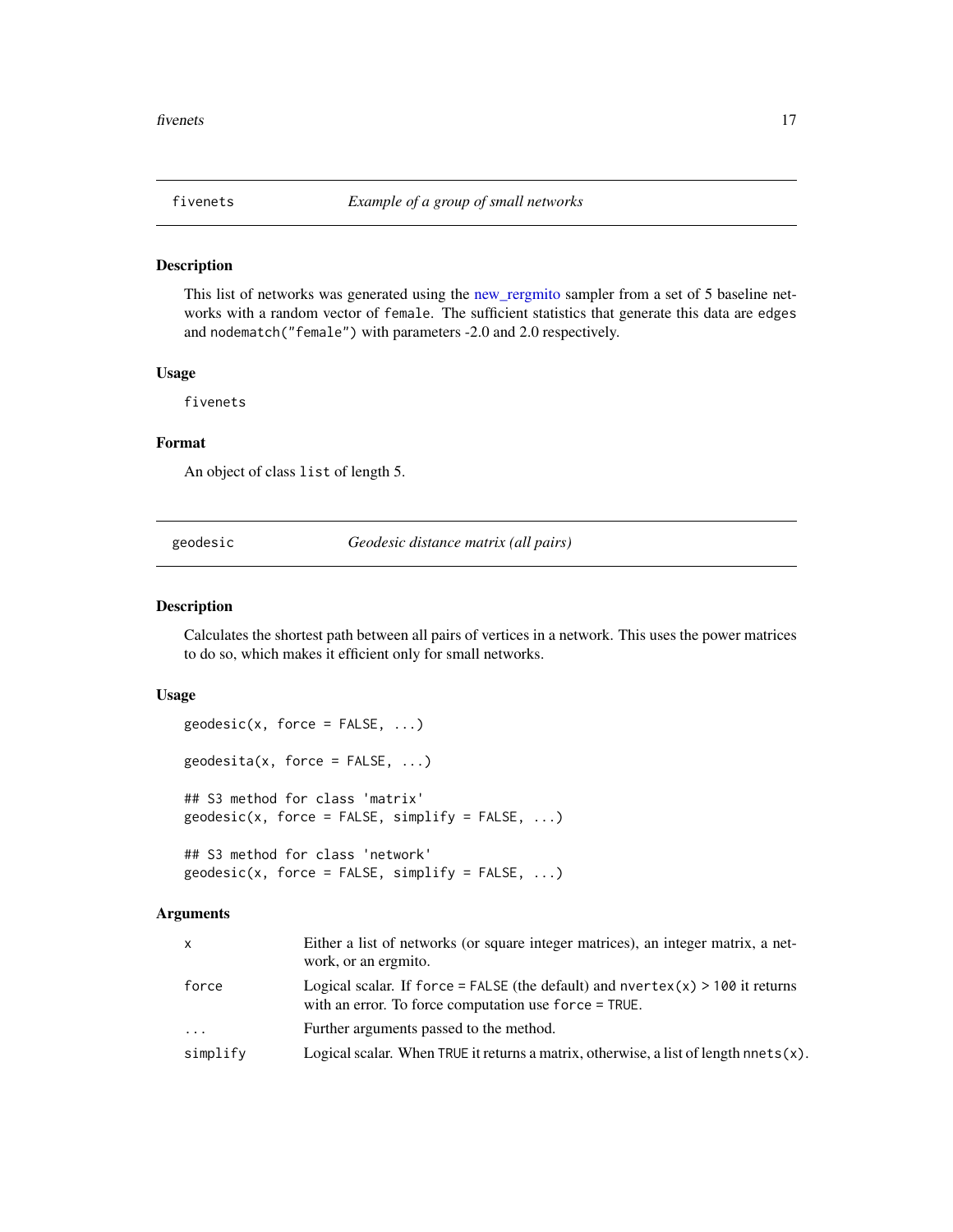#### <span id="page-17-0"></span>Examples

```
data(fivenets)
geodesic(fivenets)
# Comparing with sna
if (require("sna")) {
 net0 <- fivenets[[1]]
 net <- network::network(fivenets[[1]])
 benchmarkito(
   ergmito = ergmito:: geodesic(net0),
   sna = sna::geodist(net), times = 1000
 )
}
```
induced\_submat *Extract a submatrix from a network*

#### Description

This is similar to [network::get.inducedSubgraph.](#page-0-0) The main difference is that the resulting object will always be a list of matrices, and it is vectorized.

#### Usage

```
induced\_submat(x, v, \ldots)
```
#### **Arguments**

|                         | Either a list or single matrices or network objects.            |
|-------------------------|-----------------------------------------------------------------|
|                         | Either a list or a single integer vector of vertices to subset. |
| $\cdot$ $\cdot$ $\cdot$ | Currently ignored.                                              |

#### Details

Depending on the lengths of x and v, the function can take the following strategies:

- If both are of the same size, then it will match the networks and the vector of indices.
- If length(x) == 1, then it will use that single network as a baseline for generating the subgraphs.
- If length(v)  $== 1$ , then it will generate the subgraph using the same set of vertices for each network.
- If both have more than one element, but different sizes, then the function returns with an error.

#### Value

A list of matrices as a result of the subsetting.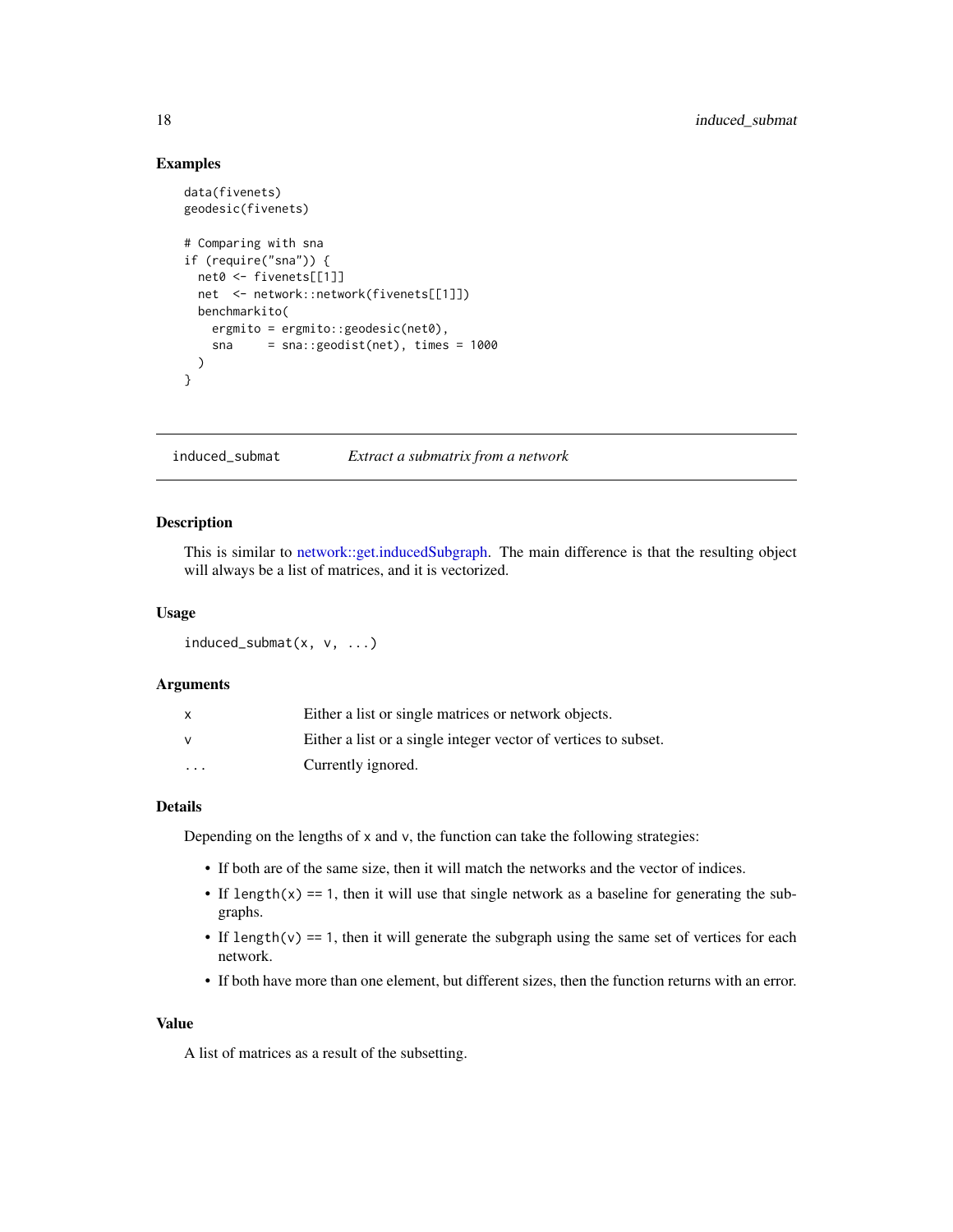#### <span id="page-18-0"></span>matrix\_to\_network 19

#### Examples

```
x <- rbernoulli(100)
induced_submat(x, c(1, 10, 30:50))
x \leftarrow rbernoulli(c(20, 20))induced_submat(x, c(1:10))
```
matrix\_to\_network *Manipulation of network objects*

### Description

This function implements a vectorized version of [network::network](#page-0-0).adjmat. It allows us to turn regular matrices into network objects quickly.

#### Usage

```
matrix_to_network(x, ...)
## S3 method for class 'matrix'
matrix_to_network(
 x,
 directed = rep(TRUE, length(x)),hyper = rep(FALSE, length(x)),loops = rep(FALSE, length(x)),
 multiple = rep(FALSE, length(x)),bipartite = rep(FALE, length(x)),...
)
```
#### Arguments

| X                          | Either a single square matrix (adjacency matrix), or a list of these.                                                 |
|----------------------------|-----------------------------------------------------------------------------------------------------------------------|
| $\ddotsc$                  | Further arguments passed to the method.                                                                               |
| directed                   | Logical scalar, if FALSE then the function only checks the upper diagonal of the<br>matrix assuming it is undirected. |
| hyper, multiple, bipartite | Currently Ignored. Right now all the network objects created by this function<br>set these parameters as FALSE.       |
| loops                      | Logical scalar. When FALSE (default) it will skip the diagonal of the adjacency<br>matrix.                            |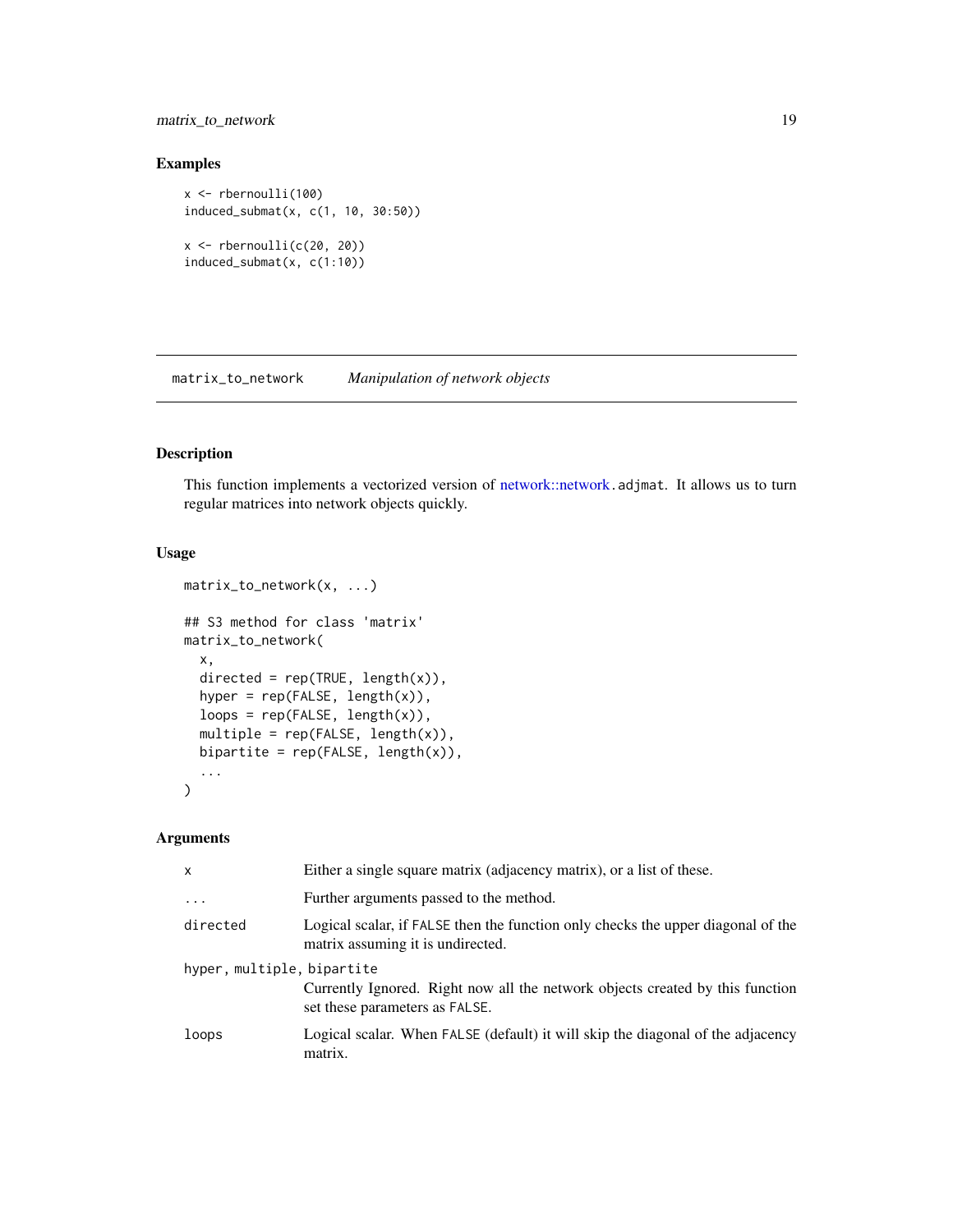#### <span id="page-19-0"></span>Details

This version does not support adding the name parameter yet. The function in the network package includes the name of the vertices as an attribute.

Just like in the network function, NA are checked and added accordingly, i.e. if there is an NA in the matrix, then the value is recorded as a missing edge.

#### Value

An object of class network. This is a list with the following elements:

- mel *Master Edge List*: A named list with length equal to the number of edges in the network. The list itself has 3 elements: inl (tail), outl (head), and atl (attribute). By default atl, a list itself, has a single element: na.
- gal *Graph Attributes List*: a named list with the following elements:
	- n Number of nodes
	- mnext Number of edges + 1
	- directed,hyper,loops,multiple,bipartite The arguments passed to the function.
- val *Vertex Attributes List*
- iel *In Edgest List*
- oel *Out Edgest List*

#### Examples

```
set.seed(155)
adjmats <- rbernoulli(rep(5, 20))
networks <- matrix_to_network(adjmats)
```
new\_ergmito\_ptr *Creates a new* ergmito\_ptr

#### Description

After calculating the support of the sufficient statistics, the second most computationally expensive task is computing log-likelihoods, Gradients, and Hessian matrices of ERGMs. This function creates a pointer to an underlying class that is optimized to improve memory allocation and save computation time when possible.

#### Usage

```
new_ergmito_ptr(
  target_stats,
  stats_weights,
  stats_statmat,
  target_offset,
  stats_offset
)
```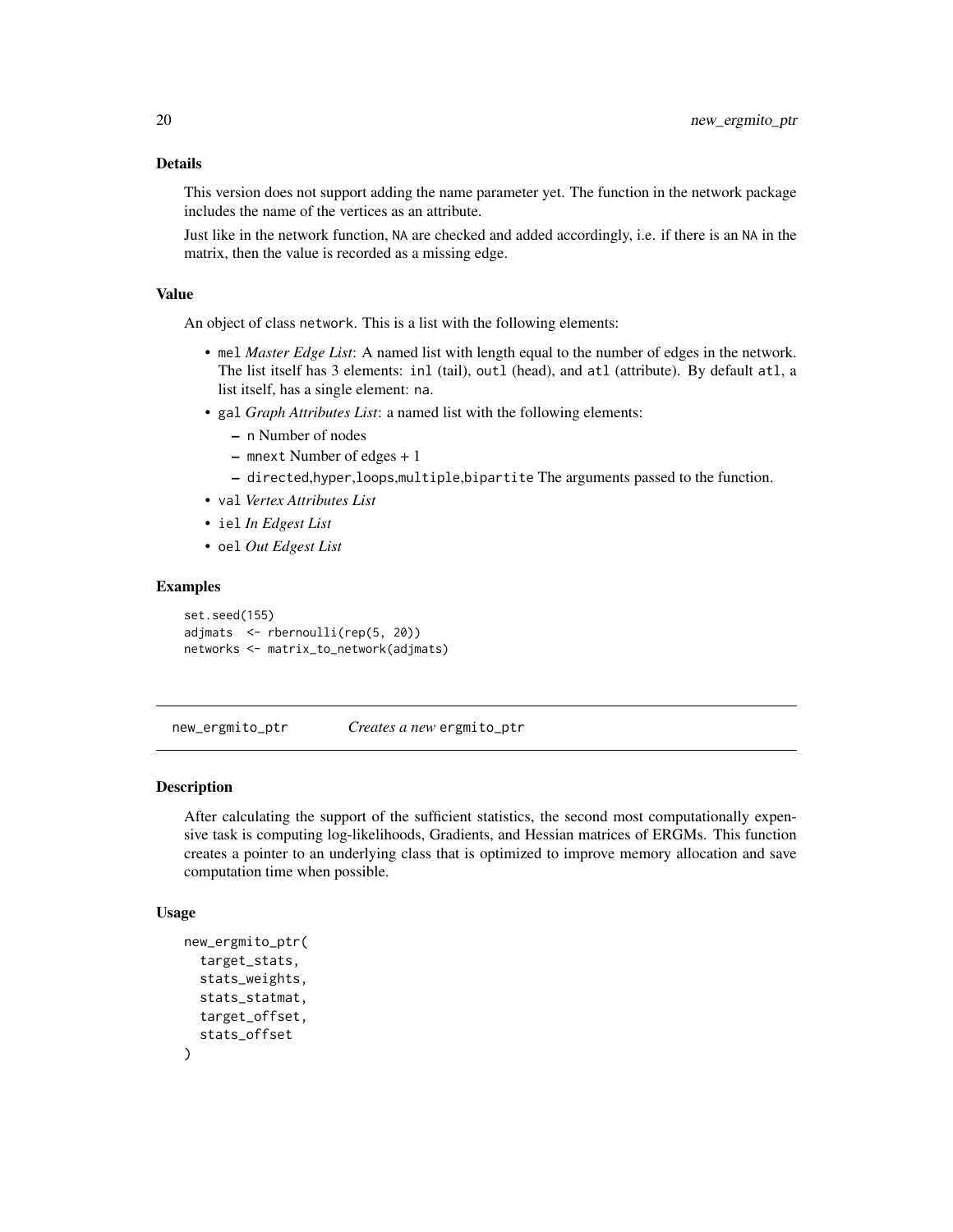#### <span id="page-20-0"></span>new\_rergmito 21

#### Arguments

```
target_stats, stats_weights, stats_statmat, target_offset, stats_offset
                see exact_loglik.
```
#### Details

This function is for internal used only. Non-advanced users are not encouraged to use it. See [ergmito\\_formulae](#page-8-1) and [exact\\_loglik](#page-12-1) for user friendly wrappers of this function.

#### Recycling computations

Some components of the likelihood, its gradient, and hessian can be pre-computed and recycled when needed. For example, it is usually the case that in optimization gradients are computed using a current state of the model's parameter, which implies that the normalizing constant and some other matrix products will be the same between the log-likelihood and the gradient. Because of this, the underlying class ergmito\_ptr will only re-calculate these shared components if the parameter used changes as well. This saves a significant amount of computation time.

#### Scope of the class methods

To save space, the class creates pointers to the matrices of sufficient statistics that the model uses. This means that once these objects are deleted the log-likelihood and the gradient functions become invalid from the computational point of view.

<span id="page-20-1"></span>new\_rergmito *ERGMito sampler*

#### Description

Create a sampler object that allows you simulating streams of small networks fast.

#### Usage

```
new_rergmito(model, theta, ...)
## S3 method for class 'ergmito_sampler'
x[i, ...]
```
#### Arguments

| model | A formula.                                                             |
|-------|------------------------------------------------------------------------|
| theta | Named vector. Model parameters.                                        |
| .     | Further arguments passed to ergmito formulae().                        |
|       | An object of class ergmito_sampler.                                    |
|       | i is an integer vector indicating the indexes of the networks to draw. |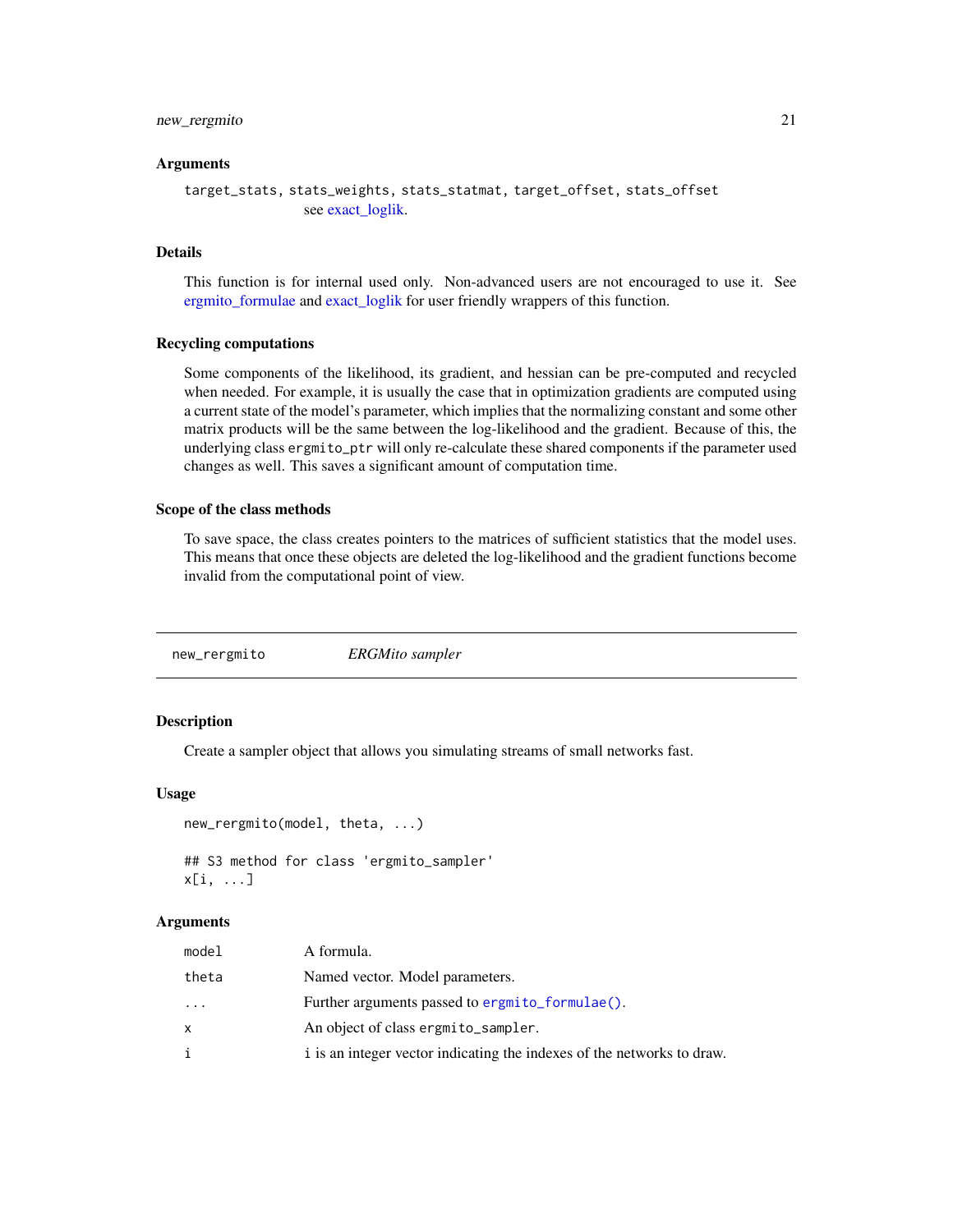#### Details

While the **[ergm](https://CRAN.R-project.org/package=ergm)** package is very efficient, it was not built to do some of the computations required in the ergmito package. This translates in having some of the functions of the package (ergm) with poor speed performance. This led us to "reinvent the wheel" in some cases to speed things up, this includes calculating observed statistics in a list of networks.

The indexing method, [.ergmito\_sampler, allows extracting networks directly by passing indexes. i indicates the index of the networks to draw, which go from 1 through  $2^{\wedge}$ (n\*(n-1)) if directed and  $2^{(n*(n-1)/2)}$  if undirected.

#### Value

An environment with the following objects:

- calc\_prob A function to calculate each graph's probability under the specified model.
- call A language object with the call.
- counts A list with 3 elements: stats the sufficient statistics of each network, weights and statmat the overall matrices of sufficient statistics used to compute the likelihood.
- network The baseline network used to either fit the model or obtain attributes.
- networks A list with the actual sample space of networks.
- probabilities A numeric vector with each graph's probability.
- sample A function to draw samples. n specifies the number of samples to draw and theta the parameter to use to calculate the likelihoods.
- theta Named numeric vector with the current values of the model parameters.

The indexing method [.ergmito\_sampler returns a list of networks

```
# We can generate a sampler from a random graph
set.seed(7131)
ans \leq new_rergmito(rbernoulli(4) \sim edges, theta = -.5)
# Five samples
ans$sample(5)
# or we can use some nodal data:
data(fivenets)
ans <- new_rergmito(
 fivenets[[3]] ~ edges + nodematch("female"),
 theta = c(-1, 1)\lambda# Five samples
ans$sample(5) # All these networks have a "female" vertex attr
```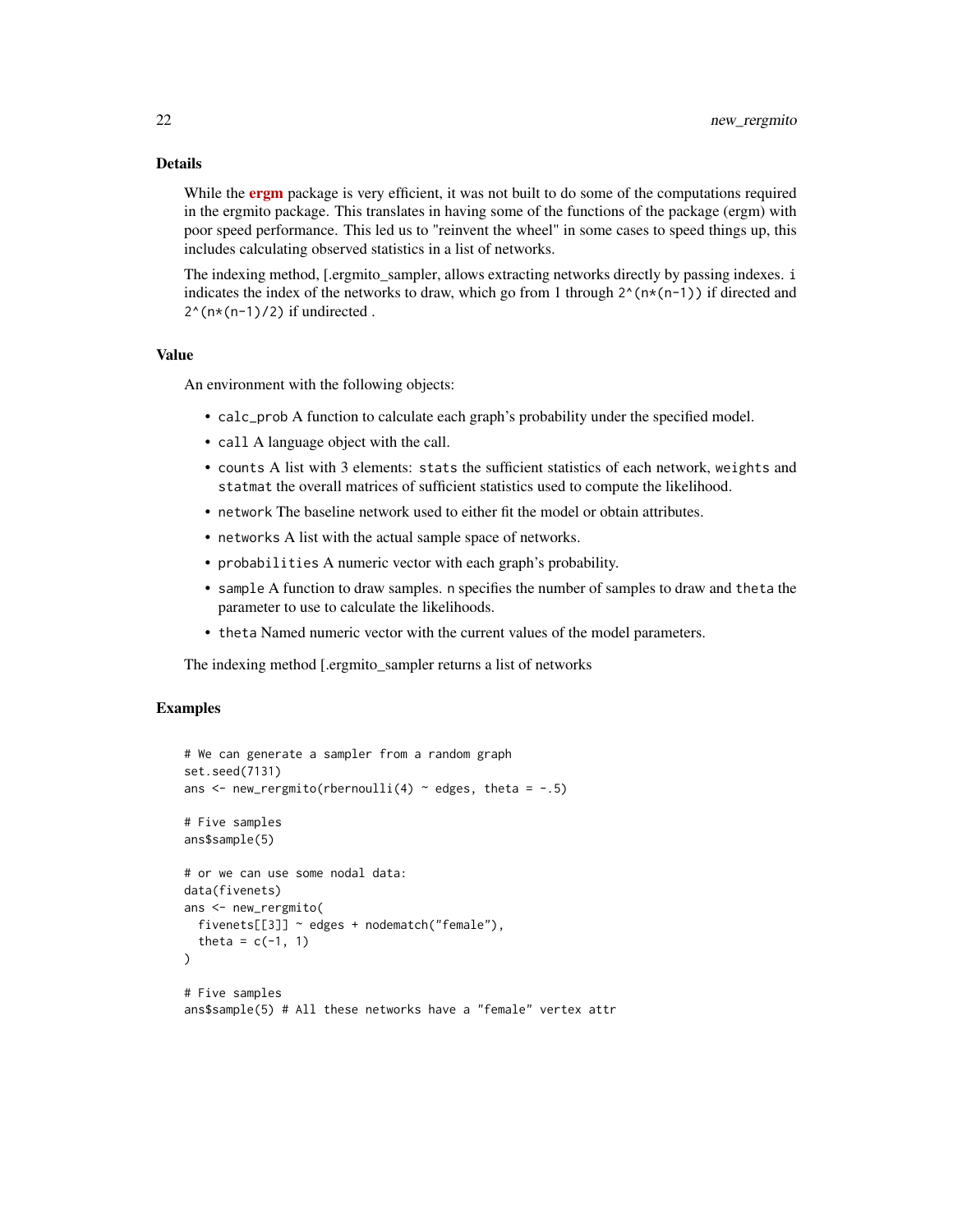<span id="page-22-0"></span>

#### Description

Utility functions to query network dimensions

#### Usage

```
nvertex(x)
nedges(x, ...)
nnets(x)
is_directed(x, check_type = FALSE)
```
#### Arguments

| x          | Either an object of class ergmito, network, formula, or matrix.                                                                                                                                                               |
|------------|-------------------------------------------------------------------------------------------------------------------------------------------------------------------------------------------------------------------------------|
| $\ddots$   | Further arguments passed to the method. Currently only nedges, network re-<br>ceives arguments (see network::network.edgecount).                                                                                              |
| check_type | Logical scalar. When checking for whether the network is directed or not, we<br>can ask the function to return with an error if what we are checking is not an<br>object of class network, otherwise it simply returns false. |

#### Value

is\_directed checks whether the passed networks are directed using the function [is.directed](#page-0-0). In the case of multiple networks, the function returns a logical vector. Only objects of class network can be checked, otherwise, if check\_type = FALSE, the function returns TRUE by default.

```
set.seed(771)
net <- lapply(rbernoulli(c(4, 4)), network::network, directed = FALSE)
is_directed(net)
is_directed(net[[1]])
is_directed(net ~\sim edges)
## Not run:
  is_directed(net[[1]][1:4, 1:4], check_type = TRUE) # Error
## End(Not run)
is_directed(net[[1]][1:4, 1:4])
```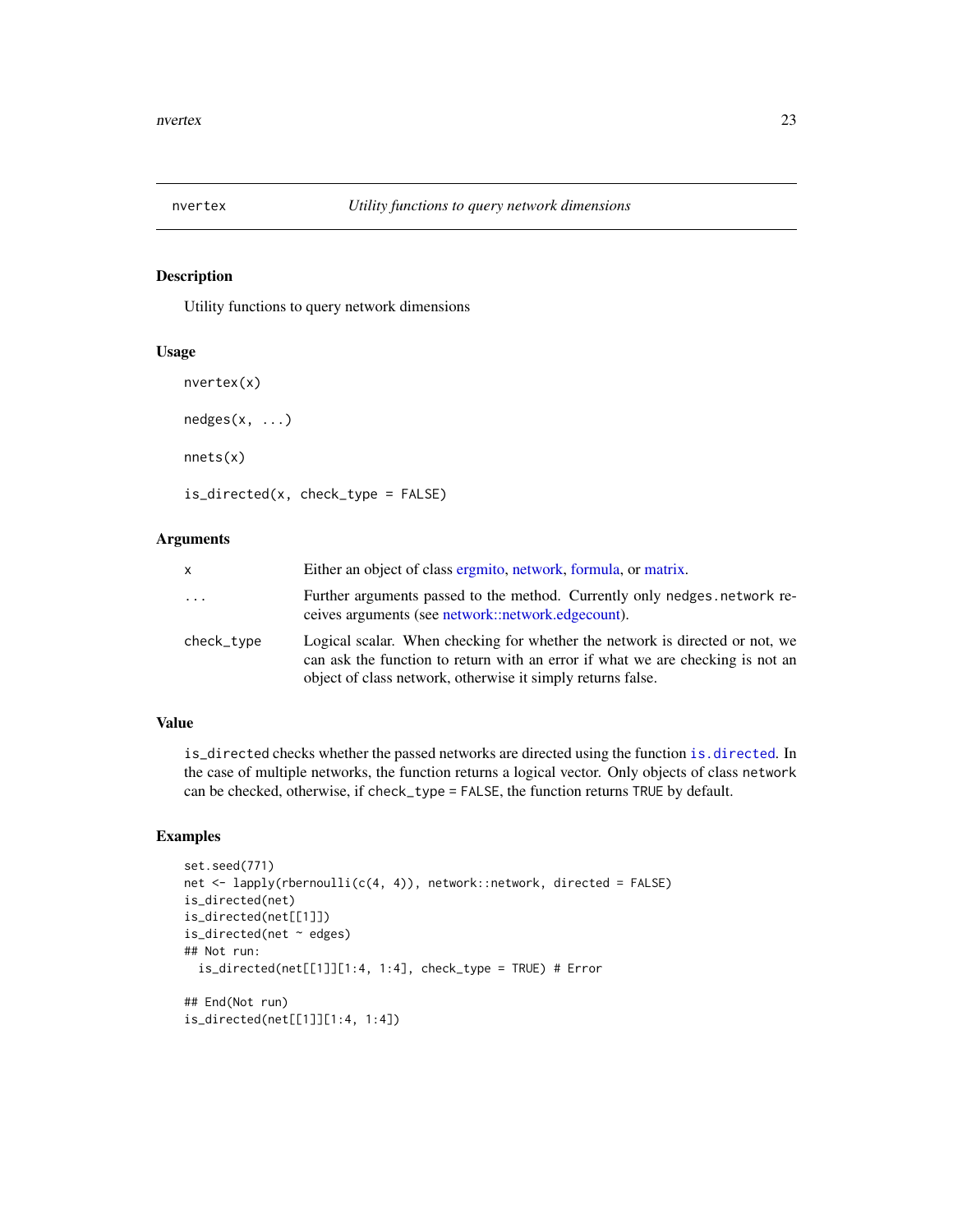<span id="page-23-1"></span><span id="page-23-0"></span>

#### Description

General diagnostics function. This function allows to visualize the surface to be maximize at around a particular point.

#### Usage

```
## S3 method for class 'ergmito'
plot(
 x,
 y = NULL,domain = NULL,
 plot. = TRUE,
 par_{args} = list(),
  image_{args} = list(),
 breaks = 20L,
 extension = 4L,
 params_labs = stats::setNames(names(coef(x)), names(coef(x))),
  ...
)
```
#### Arguments

| $\mathsf{x}$ | An object of class ergmito.                                                                                              |
|--------------|--------------------------------------------------------------------------------------------------------------------------|
| $y, \ldots$  | Ignored.                                                                                                                 |
| domain       | A list.                                                                                                                  |
| plot.        | Logical. When TRUE (default), the function will call graphics::image and plot<br>all possible combination of parameters. |
| par_args     | Further arguments to be passed to graphics::par                                                                          |
| image_args   | Further arguments to be passed to graphics::image                                                                        |
| breaks       | Integer scalar. Number of splits per dimension.                                                                          |
| extension    | Numeric. Range value of the function.                                                                                    |
| params_labs  | Named vector. Alternative labels for the parameters. It should be in the form of<br>$c("original name" = "new name").$   |

#### Details

It calculates the surface coordinates for each pair of parameters included in the ERGMito.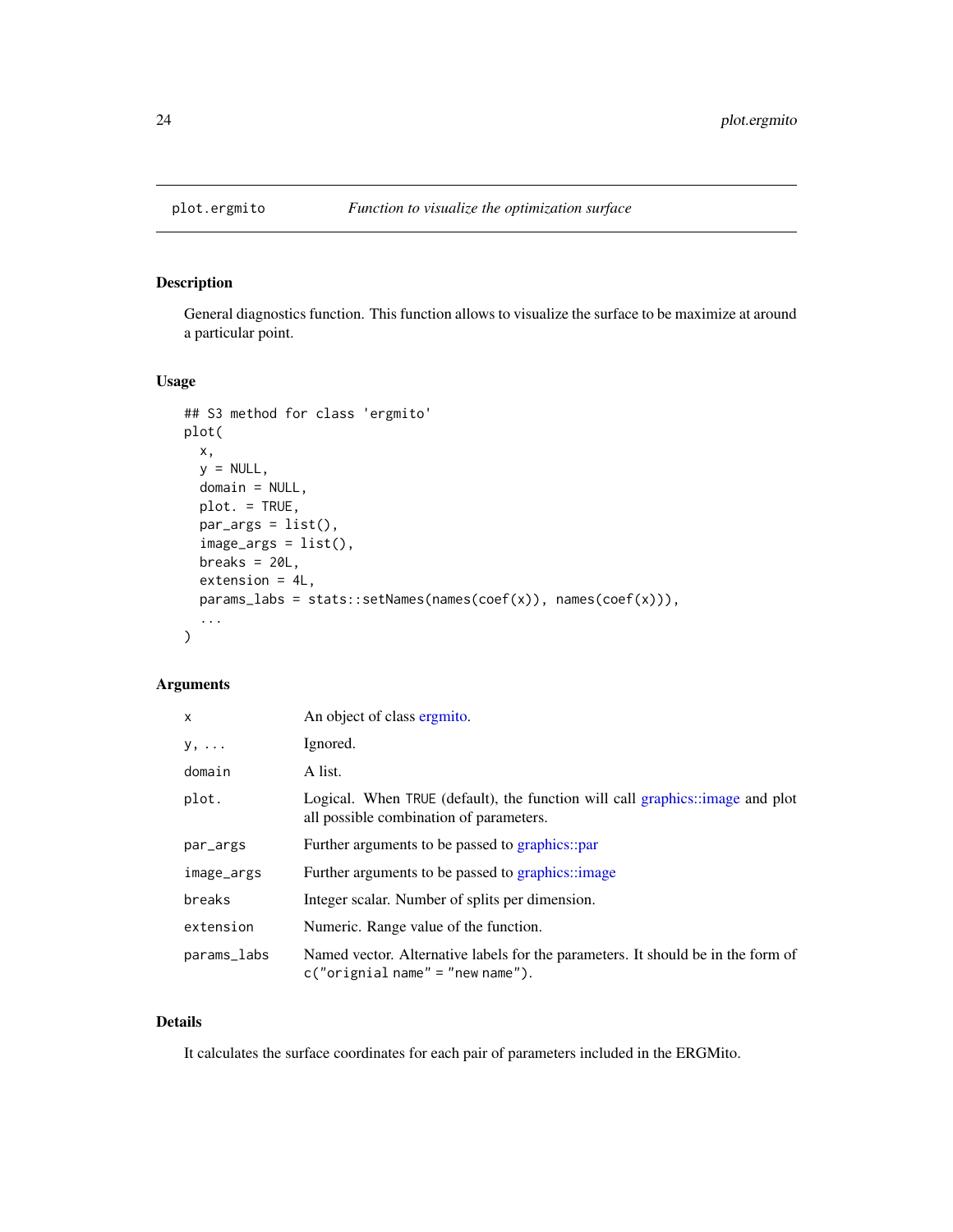#### <span id="page-24-0"></span>powerset 25

#### Value

A list of length choose(length(object\$coef),2) (all possible combinations of pairs of parameters), each with the following elements:

- z A matrix
- z A vector
- y A vector
- xlab A string. Name of the ERGM parameter in the x-axis.
- ylab A string. Name of the ERGM parameter in the y-axis.

The list is returned invisible.

#### See Also

The [ergmito](#page-28-1) function.

#### Examples

```
set.seed(12)
x \leftarrow rbernoulli(c(4, 4, 5))
ans <- ergmito(x ~ edges + balance)
plot(ans)
```
powerset *Power set of Graphs of size* n

#### Description

Generates the set of all possible binary networks of size n.

#### Usage

```
powerset(n, directed = TRUE, force = FALSE, chunk_size = 2e+05)
```
#### Arguments

| n          | Integer. Number of edges.                                                                                                                  |
|------------|--------------------------------------------------------------------------------------------------------------------------------------------|
| directed   | Logical scalar. Whether to generate the power set of directed or undirected<br>graphs,                                                     |
| force      | Logical scalar. When TRUE it generates the power set for n>5, otherwise it re-<br>turns with error.                                        |
| chunk_size | Number of matrices to process at a time. If $n = 5$ , then stack memory on the<br>computer may overflow if chunk_size is relatively large. |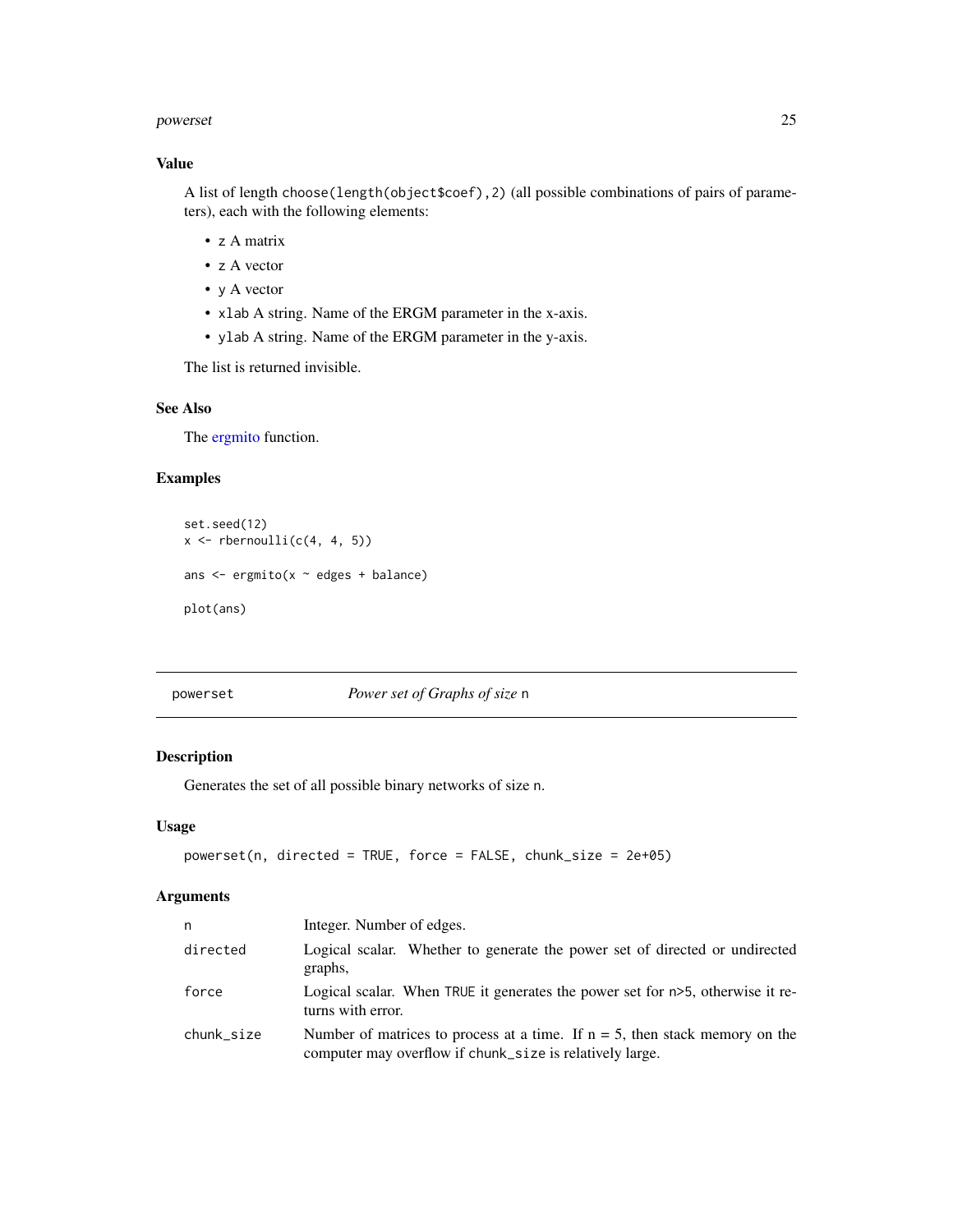#### Examples

```
powerset(2)
powerset(4, directed = FALSE)
```
predict.ergmito *Prediction method for* ergmito *objects*

#### Description

Takes an [ergmito](#page-28-1) object and makes prediction at tie level. See details for information regarding its implementation.

#### Usage

```
## S3 method for class 'ergmito'
predict(object, newdata = NULL, ...)
```
#### Arguments

| object                  | An object of class ergmito.                                       |
|-------------------------|-------------------------------------------------------------------|
| newdata                 | New set of networks (or network) on which to make the prediction. |
| $\cdot$ $\cdot$ $\cdot$ | Passed to new regnito, the workhorse of this method.              |

#### Details

After fitting a model with a small network (or a set of them), we can use the parameter estimates to calculate the likelihood of observing any given tie in the network, this is, the marginal probabilites at the tie level.

In particular, the function takes the full set of networks on the support of the model and adds them up weighted by the probability of observing them as predicted by the ERGM, formally:

$$
\hat{A} = \sum_{i} \mathbf{Pr}(A = a_i) \times a_i
$$

Where  $\hat{A}$  is the predicted adjacency matrix, and  $a_i$  is the i-th network in the support of the model. This calculation is done for each individual network used in the model.

#### Value

A list of adjacency matrix of length nnets(object) or, if specified nnets(newdata).

<span id="page-25-0"></span>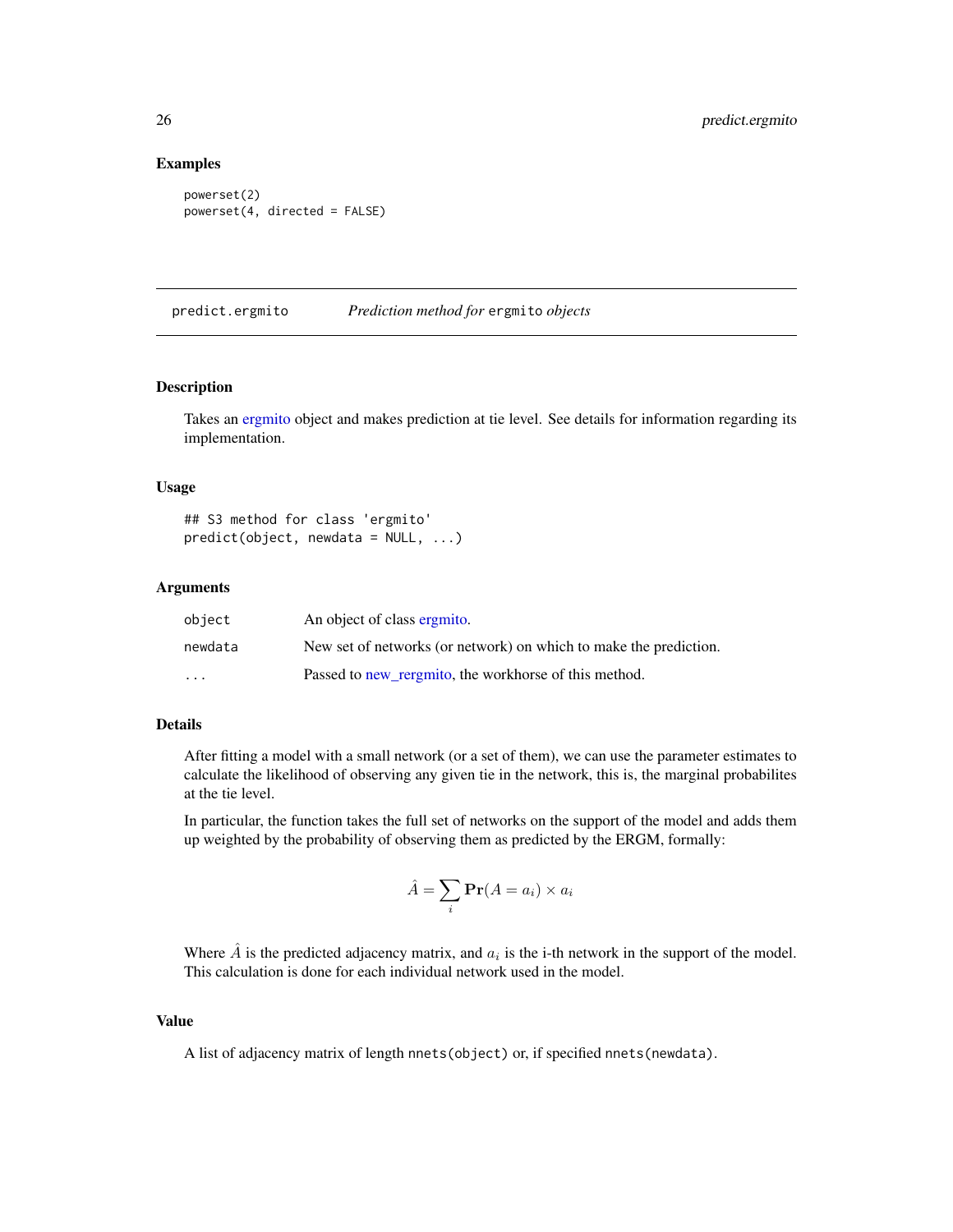#### <span id="page-26-0"></span>rbernoulli 27

#### Examples

```
data(fivenets)
# bernoulli graph
fit <- ergmito(fivenets ~ edges)
# all ties have the same likelihood
# which is roughly equal to:
# mean(nedges(fivenets)/(nvertex(fivenets)*(nvertex(fivenets) - 1)))
predict(fit)
# If we take into account vertex attributes, now the story is different!
fit <- ergmito(fivenets ~ edges + nodematch("female"))
# Not all ties have the same likelihood, since it depends on homophily!
predict(fit)
```
rbernoulli *Random Bernoulli graph*

#### Description

Random Bernoulli graph

#### Usage

rbernoulli(n,  $p = 0.5$ )

#### Arguments

| n. | Integer vector. Size of the graph. If $l$ ength $(n) > 1$ , then it will a list of random  |
|----|--------------------------------------------------------------------------------------------|
|    | graphs.                                                                                    |
| D  | Probability of a tie. This may be either a scalar, or a vector of the same length<br>of n. |

#### Value

If n is a single number, a square matrix of size n with zeros in the diagonal. Otherwise it returns a list of length(n) square matrices of sizes equal to those specified in n.

```
# A graph of size 4
rbernoulli(4)
# 3 graphs of various sizes
rbernoulli(c(3, 4, 2))
```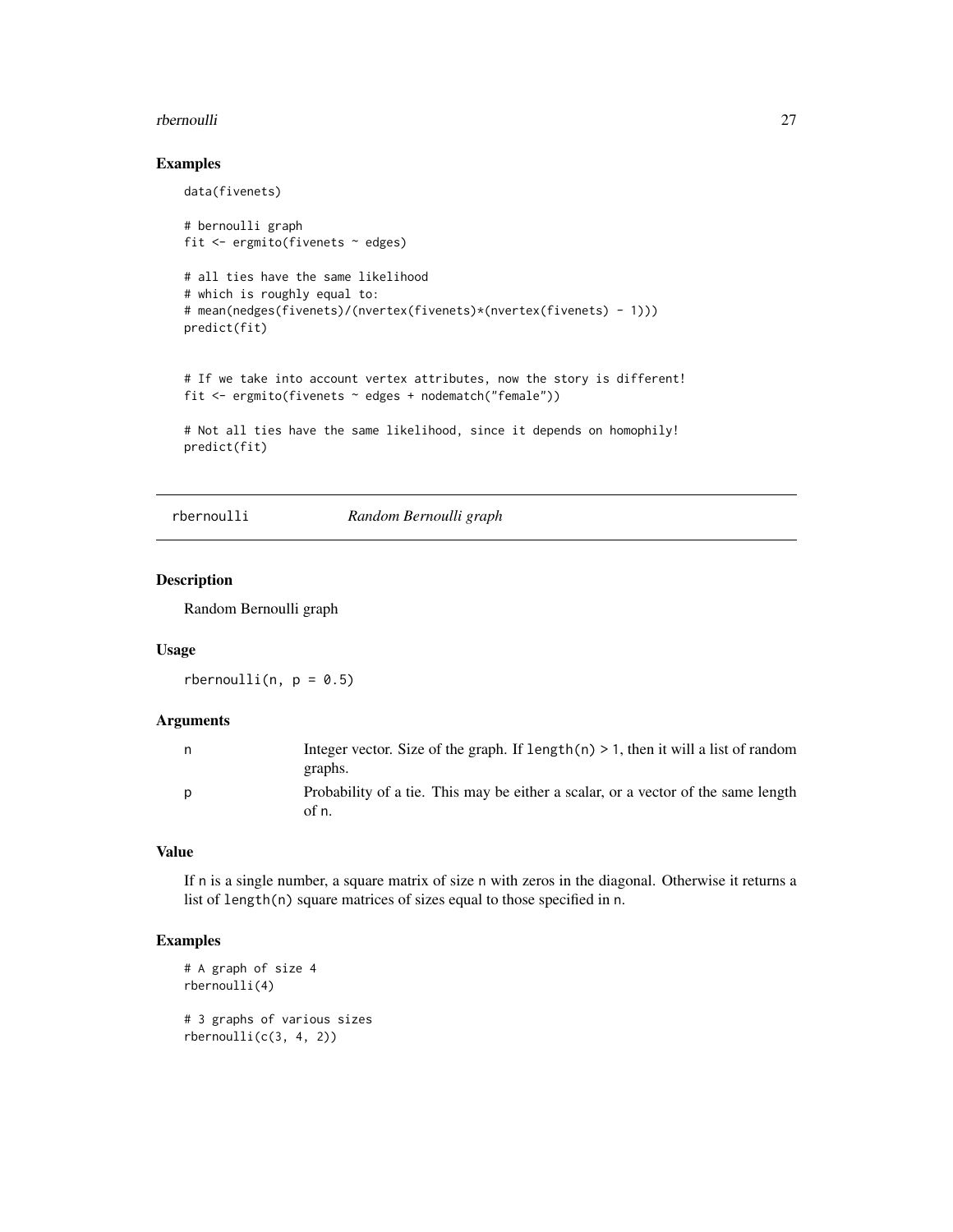```
# 3 graphs of various sizes and different probabilities
rbernoulli(c(3, 4, 6), c(.1, .2, .3))
```
same\_dist *Compare pairs of networks to see if those came from the same distribution*

#### Description

If two networks are of the same size, and their vertex attributes are equal in terms of set comparison, then we say those came from the same distribution

#### Usage

same\_dist(net0, net1, attrnames = NULL, ...)

#### Arguments

| net0, net1              | Networks to be compared.                                                                                                 |
|-------------------------|--------------------------------------------------------------------------------------------------------------------------|
| attrnames               | Character vector. (optional) Names of the vertex attributes to be be compared<br>on. This is ignored in the matrix case. |
| $\cdot$ $\cdot$ $\cdot$ | Ignored.                                                                                                                 |

#### Details

This function is used during the call of [ergmito\\_formulae](#page-8-1) to check whether the function can recycle previously computed statistics for the likelihood function. In the case of models that only contain structural terms, i.e. attribute less, this can save significant amount of computing time and memory.

#### Value

A logical with an attribute what. TRUE meaning that the two networks come from the same distribution, and FALSE meaning that they do not. If FALSE the what attribute will be equal to either "size" or the name of the attribute that failed the comparison.

```
data(fivenets)
same_dist(fivenets[[1]], fivenets[[2]]) # Yes, same size
same_dist(fivenets[[1]], fivenets[[2]], "female") # No, different attr dist
```
<span id="page-27-0"></span>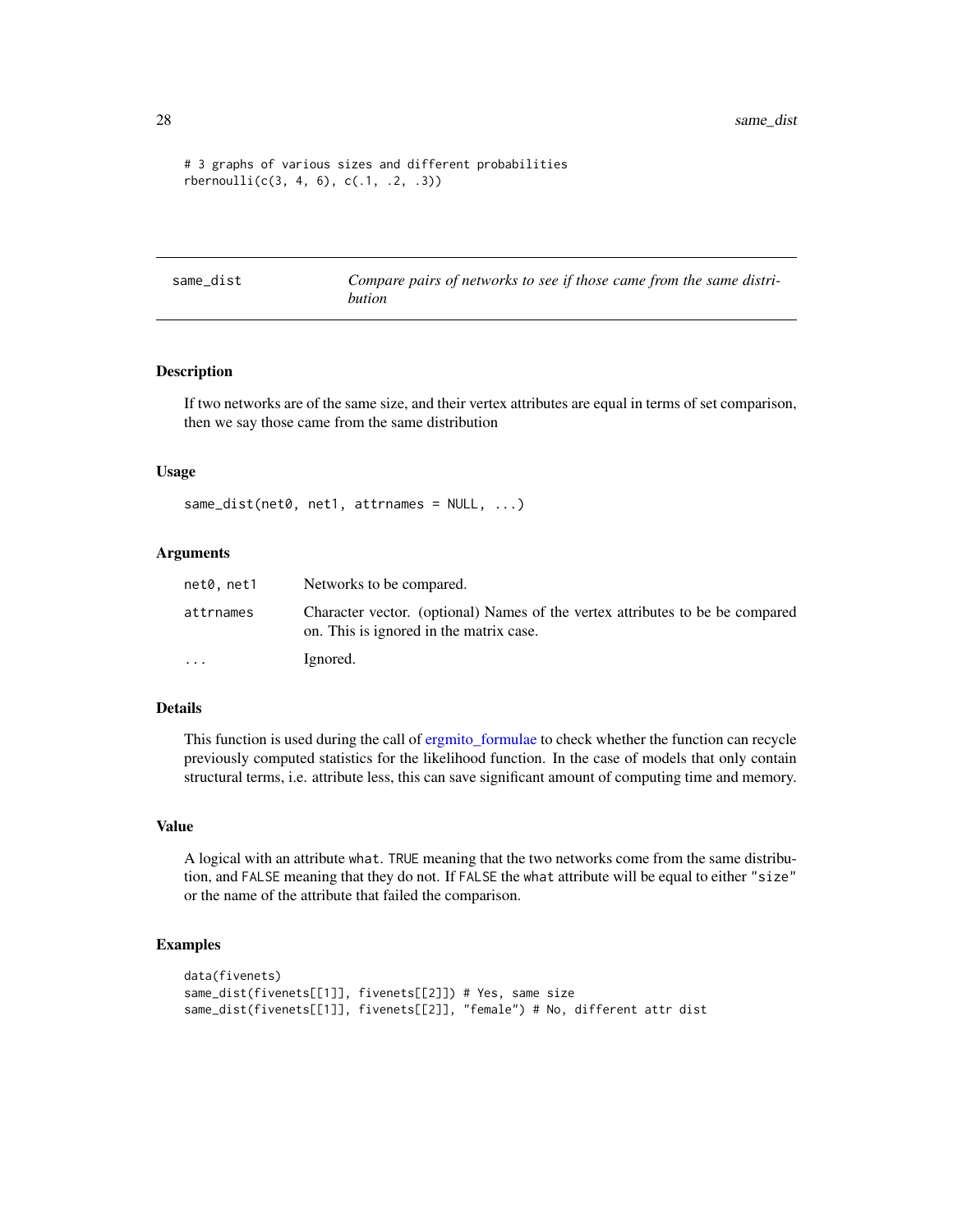<span id="page-28-0"></span>simulate.ergmito *Draw samples from a fitted* ergmito *model*

#### Description

Draw samples from a fitted ergmito model

#### Usage

```
## S3 method for class 'ergmito'
simulate(objject, nsim = 1, seed = NULL, which</u>: = 1, theta = NULL, ...)
```
#### Arguments

| object | An object of class ergmito.                                                                                      |
|--------|------------------------------------------------------------------------------------------------------------------|
| nsim   | Integer scalar. Number of samples to draw from the selected set of networks.                                     |
| seed   | See stats::simulate                                                                                              |
|        | which_networks Integer vector. Specifies what networks to sample from. It must be within 1 and<br>nnets(object). |
| theta, | Further arguments passed to new rergmito.                                                                        |

#### Examples

data(fivenets) fit <- ergmito(fivenets ~ edges + nodematch("female"))

# Drawing 200 samples from networks 1 and 3 from the model ans  $\le$  simulate(fit, nsim = 200, which\_networks =  $c(1, 3)$ )

vcov.ergmito *Estimation of ERGMs using Maximum Likelihood Estimation (MLE)*

#### <span id="page-28-1"></span>Description

ergmito uses Maximum Likelihood Estimation (MLE) to fit Exponential Random Graph Models for single or multiple small networks, the later using pooled-data MLE. To do so we use exact likelihoods, which implies fully enumerating the support of the model. Overall, the exact likelihood calculation is only possible when dealing with directed (undirected) networks size 5 (7). In general, directed (undirected) graphs with more than 5 (7) vertices should not be fitted using MLE, but instead other methods such as the MC-MLE algorithm or the Robbins-Monro Stochastic Approximation algorithm, both of which are available in the ergm R package.The workhorse function of ergmito is the ergm package function [ergm::ergm.allstats\(\)](#page-0-0).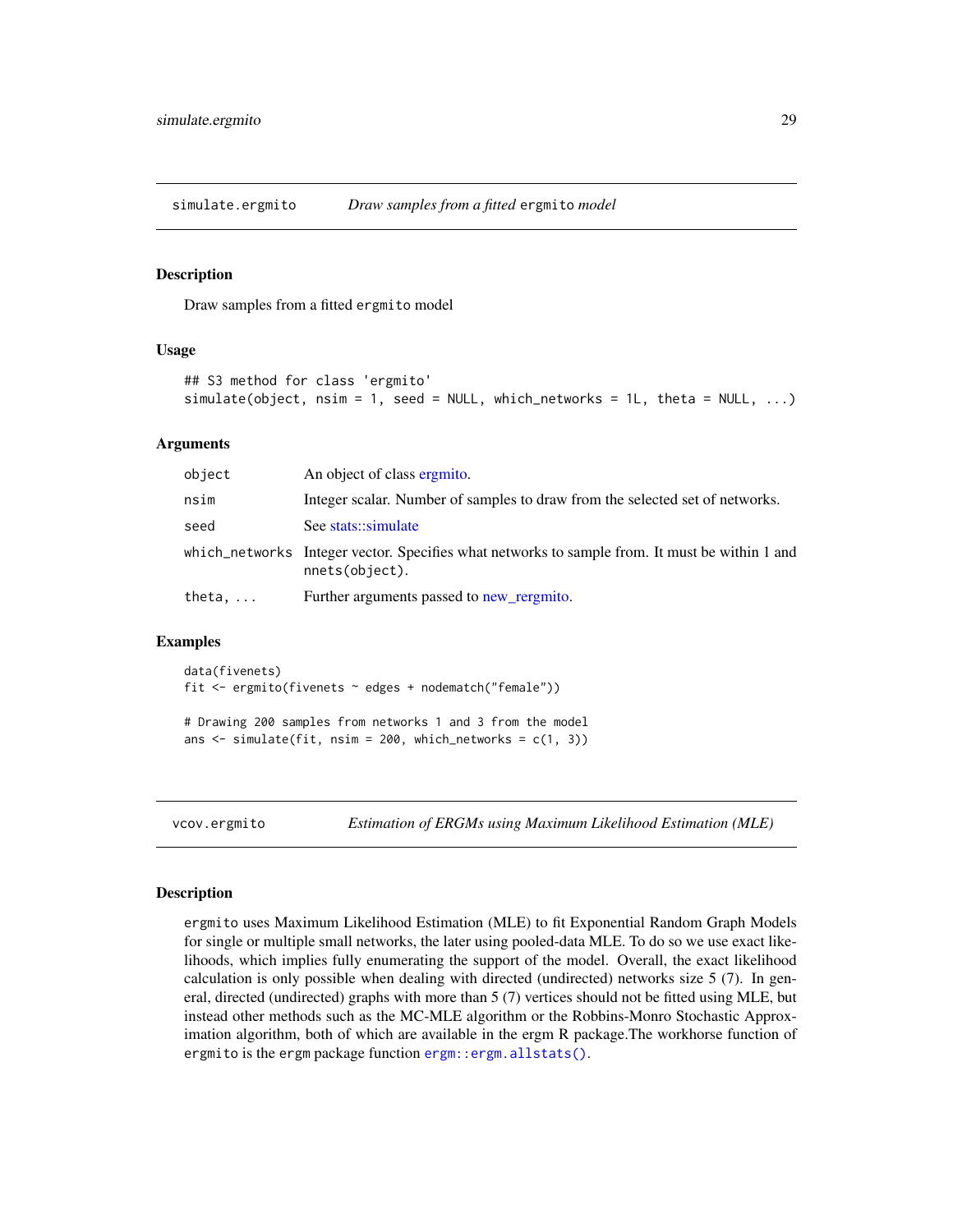#### Usage

```
## S3 method for class 'ergmito'
vcov(object, solver = NULL, ...)
ergmito(
 model,
 model_update = NULL,
 stats_weights = NULL,
 stats_statmat = NULL,
 optim.args = list(),
 init = NULL,use.grad = TRUE,target_stats = NULL,
 ntries = 1L,
 keep.stats = TRUE,
 target_offset = NULL,
 stats_offset = NULL,
  ...
```
### )

## Arguments

| object        | An object of class ergmito                                                                                                                                                                                                                               |
|---------------|----------------------------------------------------------------------------------------------------------------------------------------------------------------------------------------------------------------------------------------------------------|
| solver        | Function. Used to compute the inverse of the hessian matrix. When not null,<br>the variance-covariance matrix is recomputed using that function. By default,<br>ergmito uses MASS::ginv.                                                                 |
| $\ldots$      | Further arguments passed to the method. In the case of ergmito,  are passed<br>to ergmito_formulae.                                                                                                                                                      |
| model         | Model to estimate. See ergm::ergm. The only difference with ergm is that the<br>LHS can be a list of networks.                                                                                                                                           |
| model_update  | A formula, this can be used to apply transformations, create interaction effects,<br>add offset terms, etc. (see examples below and more details in ergmito_formulae).                                                                                   |
| stats_weights | Either an integer vector or a list of integer vectors (see exact_loglik).                                                                                                                                                                                |
| stats_statmat | Either a matrix or a list of matrices (see exact_loglik).                                                                                                                                                                                                |
| optim.args    | List. Passed to stats::optim.                                                                                                                                                                                                                            |
| init          | A numeric vector. Sets the starting parameters for the optimization routine.<br>Default is a vector of zeros.                                                                                                                                            |
| use.grad      | Logical. When TRUE passes the gradient function to optim. This is intended for<br>testing only (internal use).                                                                                                                                           |
| target_stats  | A matrix of target statistics (see ergm::ergm).                                                                                                                                                                                                          |
| ntries        | Integer scalar. Number of tries to estimate the MLE (see details).                                                                                                                                                                                       |
| keep.stats    | Logical scalar. When TRUE (the default), the matrices and vectors associated<br>with the sufficient statistics will be returned. Otherwise the function discards<br>them. This may be useful for saving memory space when estimating multiple<br>models. |

<span id="page-29-0"></span>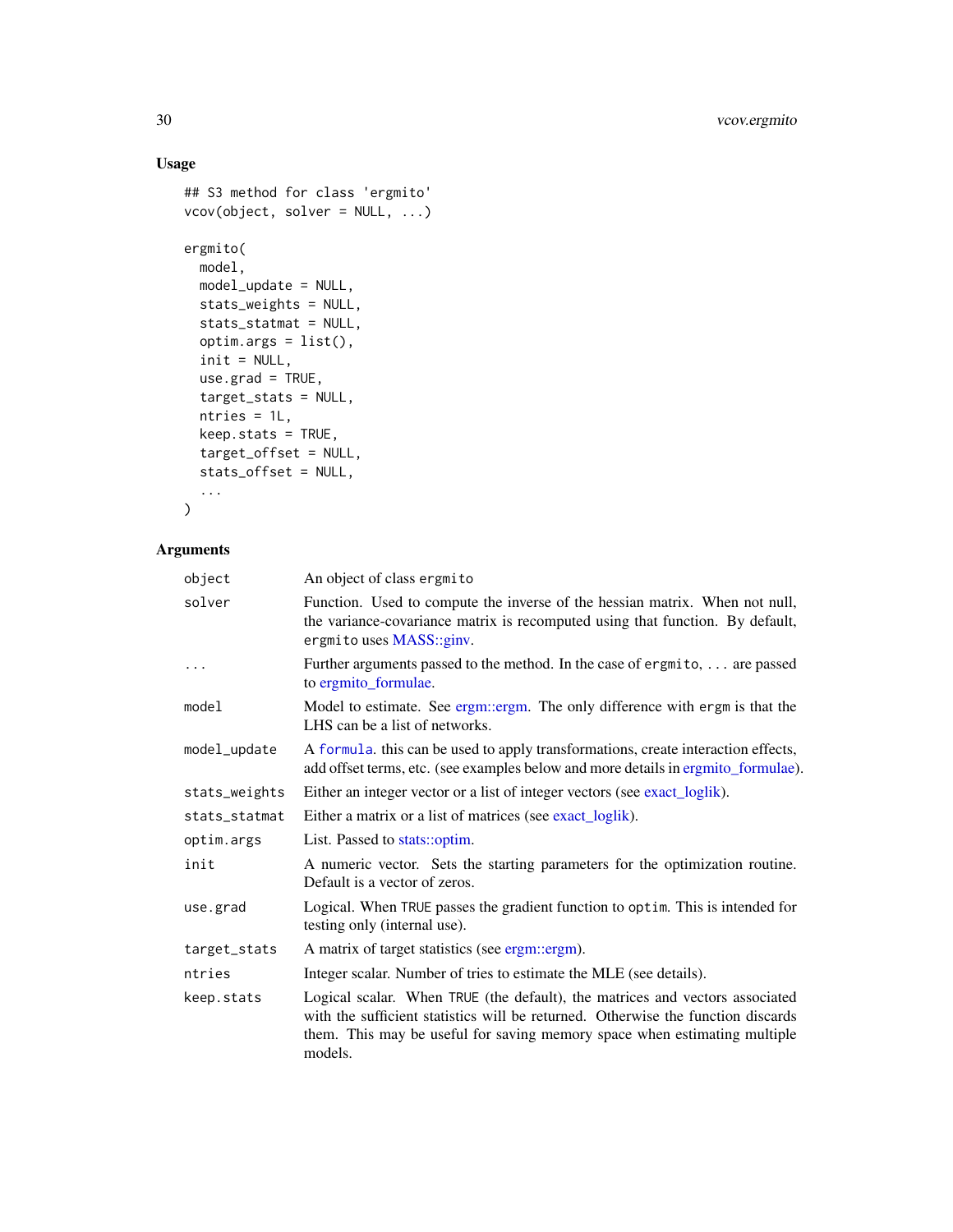#### <span id="page-30-0"></span>vcov.ergmito 31

```
target_offset, stats_offset
              exact_loglik().
```
#### Details

The support of the sufficient statistics is calculated using ERGM's [ergm::ergm.allstats\(\)](#page-0-0) function.

#### Value

An list of class ergmito:

- call The program call.
- coef Named vector. Parameter estimates.
- iterations Integer. Number of times the log-likelihood was evaluated (see [stats::optim\)](#page-0-0).
- mle.lik Numeric. Final value of the objective function.
- null.lik Numeric. Final value of the objective function for the null model.
- covar Square matrix of size length(coef). Variance-covariance matrix computed using the exact hessian as implemented in [exact\\_hessian.](#page-12-2)
- coef.init Named vector of length length(coef). Initial set of parameters used in the optimization.
- formulae An object of class [ergmito\\_loglik.](#page-8-1)
- nobs Integer scalar. Number of networks in the model.
- network Networks passed via model.
- optim.out,optim.args Results from the optim call and arguments passed to it.
- status,note Convergence code. See [check\\_convergence](#page-4-1)
- best\_try Integer scalar. Index of the run with the highest log-likelihood value.
- history Matrix of size ntries  $*(k + 1)$ . History of the parameter estimates and the reached log-likelihood values.
- timer Vector of times (for benchmarking). Each unit marks the starting point of the step.

Methods [base::print\(\)](#page-0-0), [base::summary\(\)](#page-0-0), [stats::coef\(\)](#page-0-0), [stats::logLik\(\)](#page-0-0), [stats::nobs\(\)](#page-0-0), [stats::vcov\(\)](#page-0-0), [stats::AIC\(\)](#page-0-0), [stats::BIC\(\)](#page-0-0), [stats::confint\(\)](#page-0-0), and [stats::formula\(\)](#page-0-0) are available.

#### MLE

Maximum Likelihood Estimates are obtained using the [stats::optim](#page-0-0) function. The default method for maximization is BFGS using both the log-likelihood function and its corresponding gradient.

Another important factor to consider is the existence of the MLE estimates As shown in Handcock (2003), if the observed statistics are near the border if the support function (e.g. too many edges or almost none), then, even if the MLE estimates exists, the optimization function may not be able to reach the optima. Moreover, if the target (observed) statistics live in the boundary, then the MLE estimates do not exists. In general, this should not be an issue in the context of the pooled model, as the variability of observed statistics should be enough to avoid those situations.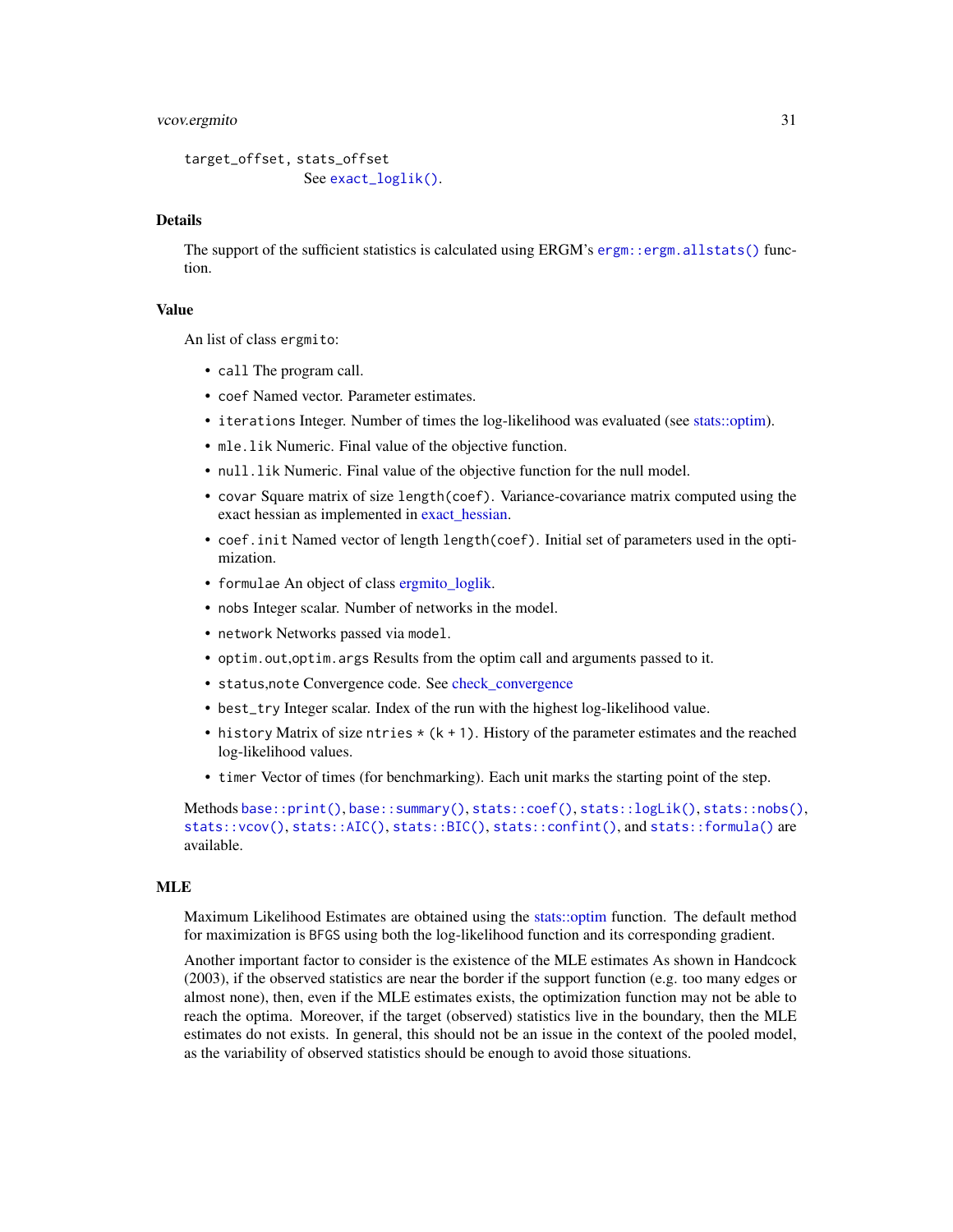<span id="page-31-0"></span>The function ergmito will try to identify possible cases of non-existence, of the MLE, and if identified then try to re estimate the model parameters using larger values than the ones obtained, if the log-likelihood is greater, then it is assumed that the model is degenerate and the corresponding values will be replaced with either +Inf or -Inf. By default, this behavior is checked anytime that the absolute value of the estimates is greater than 5, or the sufficient statistics were flagged as potentially outside of the interior of the support (close to zero or to its max).

In the case of ntries, the optimization is repeated that number of times, each time perturbing the init parameter by adding a Normally distributed vector. The result which reaches the highest loglikelihood will be the one reported as parameter estimates. This feature is intended for testing only. Anecdotally, optim reaches the max in the first try.

#### See Also

The function [plot.ergmito\(\)](#page-23-1) and [gof\\_ergmito\(\)](#page-10-1) for post-estimation diagnostics.

```
# Generating a small graph
set.seed(12)
n < -4net \leq- rbernoulli(n, p = .3)
model \leq net \sim edges + mutual
library(ergm)
ans_ergmito <- ergmito(model)
ans_ergm <- ergm(model)
# The ergmito should have a larger value
ergm.exact(ans_ergmito$coef, model)
ergm.exact(ans_ergm$coef, model)
summary(ans_ergmito)
summary(ans_ergm)
# Example 2: Estimating an ERGMito using data with know DGP parameters -----
data(fivenets)
model1 <- ergmito(fivenets ~ edges + nodematch("female"))
summary(model1) # This data has know parameters equal to -2.0 and 2.0
# Example 3: Likelihood ratio test using the lmtest R package
if (require(lmtest)) {
  data(fivenets)
  model1 <- ergmito(fivenets ~ edges + nodematch("female"))
  model2 <- ergmito(fivenets ~ edges + nodematch("female") + mutual)
  lrtest(model1, model2)
  # Likelihood ratio test
```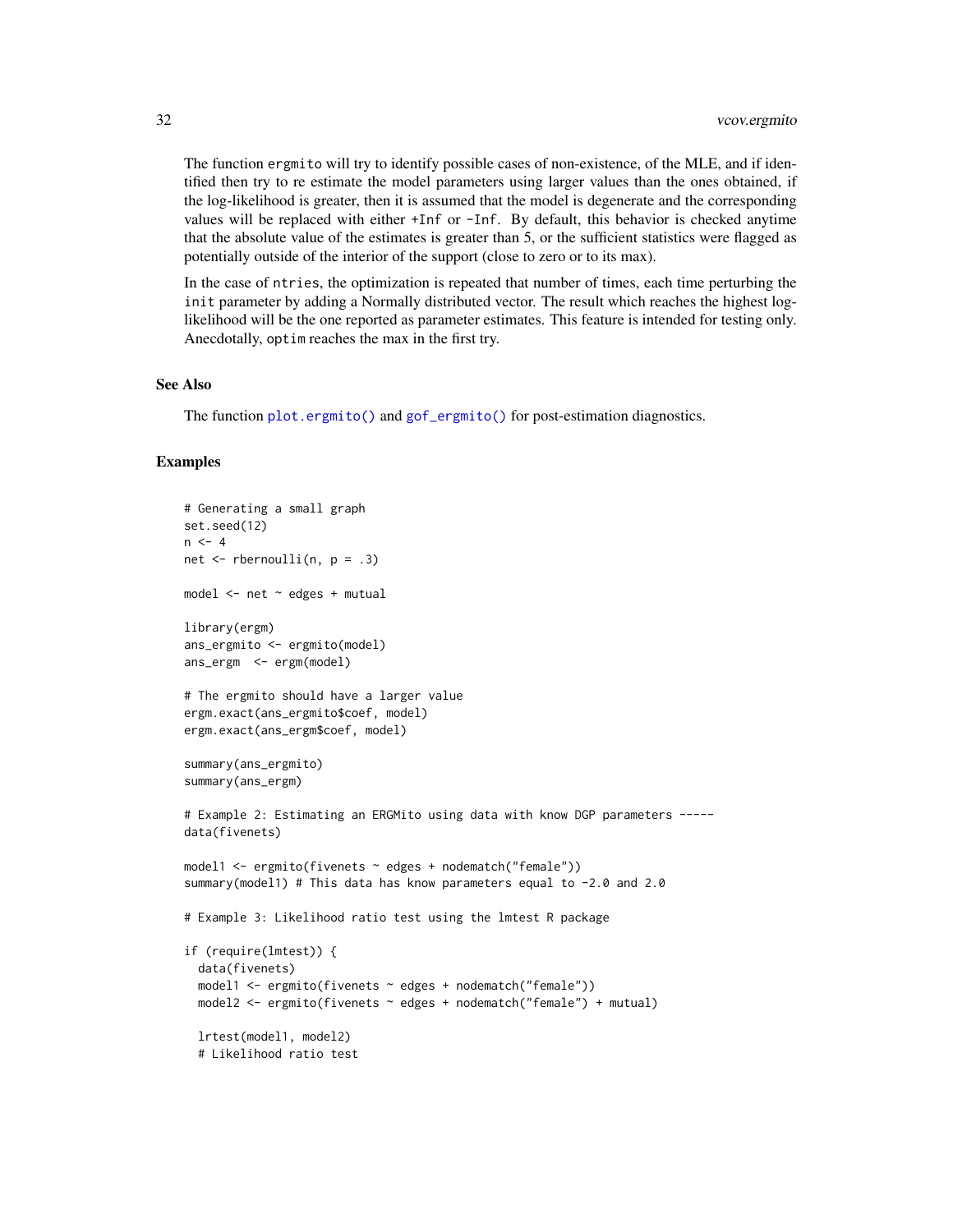vcov.ergmito 33

```
#
 # Model 1: fivenets ~ edges + nodematch("female")
 # Model 2: fivenets ~ edges + nodematch("female") + mutual
 # #Df LogLik Df Chisq Pr(>Chisq)
 # 1 2 -34.671
 # 2 3 -34.205 1 0.9312 0.3346
}
# Example 4: Adding an reference term for edge-count ----------------------
# Simulating networks of different sizes
set.seed(12344)
nets <- rbernoulli(c(rep(4, 10), rep(5, 10)), c(rep(.2, 10), rep(.1, 10)))
# Fitting an ergmito under the Bernoulli model
ans0 <- ergmito(nets ~ edges)
summary(ans0)
#
# ERGMito estimates
#
# formula:
# nets ~ edges
#
# Estimate Std. Error z value Pr(>|z|)
# edges -1.68640 0.15396 -10.954 < 2.2e-16 ***
# ---
# Signif. codes: 0 '***' 0.001 '**' 0.01 '*' 0.05 '.' 0.1 ' ' 1
# AIC: 279.3753 BIC: 283.1436 (Smaller is better.)
# Fitting the model including a reference term for networks of size 5.
# Notice that the variable -n- and other graph attributes can be used
# with -model_update-.
ans1 <- ergmito(nets \sim edges, model_update = \sim I(edges \star (n == 5)))
summary(ans1)
#
# ERGMito estimates
#
# formula:
# nets \sim edges + I(edges \star (n == 5))
#
# Estimate Std. Error z value Pr(>|z|)
# edges -1.18958 0.21583 -5.5116 3.556e-08 ***
# I(edges * (n == 5)) -0.90116 0.31250 -2.8837 0.00393 **
# ---# Signif. codes: 0 '***' 0.001 '**' 0.01 '*' 0.05 '.' 0.1 ' ' 1
# AIC: 272.9916 BIC: 280.5282 (Smaller is better.)
# The resulting parameter for the edge-count is smaller for networks
# of size five
plogis(coef(ans1)[1]) # 0.23
plogis(sum(coef(ans1))) # 0.11
```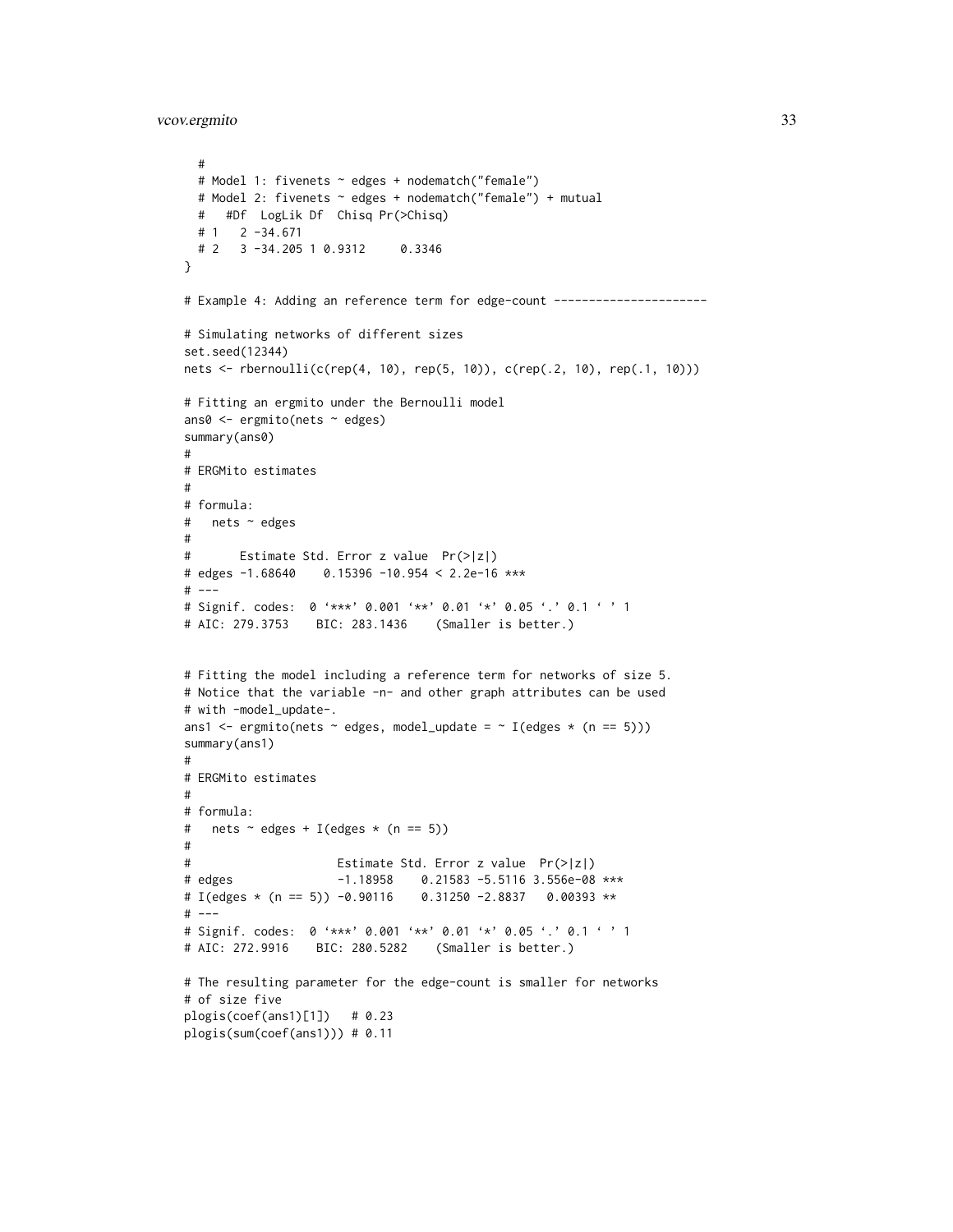```
# We can see that in this case the difference in edge-count matters.
if (require(lmtest)) {
 lrtest(ans0, ans1)
 # Likelihood ratio test
 #
 # Model 1: nets ~ edges
 # Model 2: nets \sim edges + I(edges \star (n == 5))
 # #Df LogLik Df Chisq Pr(>Chisq)
 # 1 1 -138.69# 2 2 -134.50 1 8.3837 0.003786 **
 # ---
 # Signif. codes: 0 '***' 0.001 '**' 0.01 '*' 0.05 '.' 0.1 ' ' 1
}
```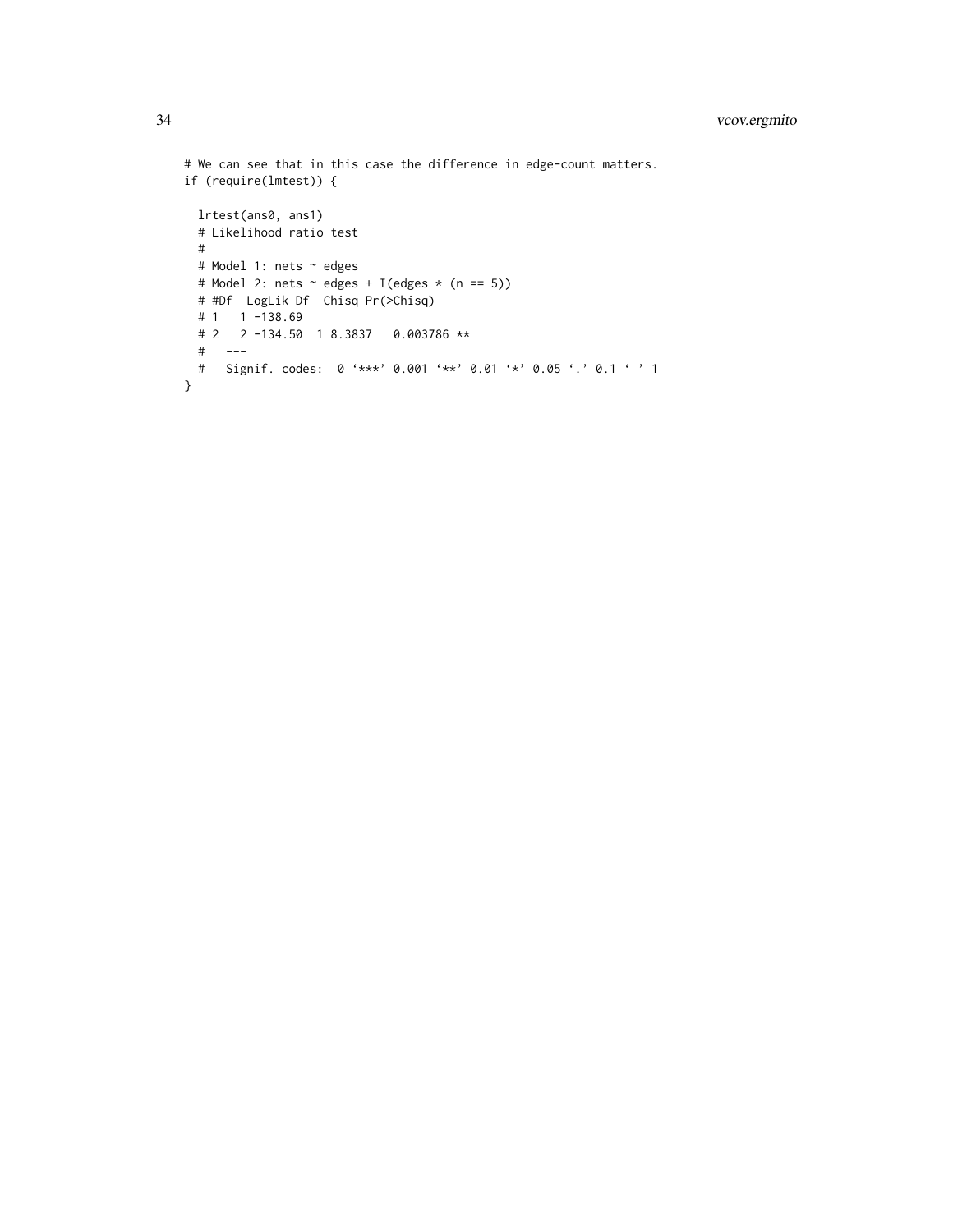# <span id="page-34-0"></span>**Index**

∗ Internal check\_support, [5](#page-4-0) ∗ datasets fivenets, [17](#page-16-0) [.ergmito\_sampler *(*new\_rergmito*)*, [21](#page-20-0) as\_adjmat, [2](#page-1-0) AVAILABLE\_STATS *(*count\_stats*)*, [7](#page-6-0) base::print(), *[31](#page-30-0)* base::summary(), *[16](#page-15-0)*, *[31](#page-30-0)* benchmarkito, [3](#page-2-0) blockdiagonalize, [4](#page-3-0) check\_convergence, *[31](#page-30-0)* check\_convergence *(*check\_support*)*, [5](#page-4-0) check\_support, [5](#page-4-0) count\_stats, [7](#page-6-0) ergm::ergm, *[4](#page-3-0)*, *[30](#page-29-0)* ergm::ergm(), *[10](#page-9-0)* ergm::ergm.allstats, *[10](#page-9-0)*, *[14](#page-13-0)* ergm::ergm.allstats(), *[29](#page-28-0)*, *[31](#page-30-0)* ergm::ergm.exact, *[13](#page-12-0)* ergm::summary\_formula, *[7](#page-6-0)*, *[10](#page-9-0)* ergm\_blockdiag *(*blockdiagonalize*)*, [4](#page-3-0) ergmito, *[8,](#page-7-0) [9](#page-8-0)*, *[12](#page-11-0)*, *[16](#page-15-0)*, *[23–](#page-22-0)[26](#page-25-0)*, *[29](#page-28-0)* ergmito *(*vcov.ergmito*)*, [29](#page-28-0) ergmito\_boot, [8](#page-7-0) ergmito\_formulae, *[5](#page-4-0)*, [9,](#page-8-0) *[21](#page-20-0)*, *[28](#page-27-0)*, *[30](#page-29-0)* ergmito\_formulae(), *[12](#page-11-0)*, *[21](#page-20-0)* ergmito\_gof, [11](#page-10-0) ergmito\_loglik, *[5](#page-4-0)*, *[31](#page-30-0)* ergmito\_loglik *(*ergmito\_formulae*)*, [9](#page-8-0) exact\_gradient *(*exact\_loglik*)*, [13](#page-12-0) exact\_hessian, *[31](#page-30-0)* exact\_hessian *(*exact\_loglik*)*, [13](#page-12-0) exact\_loglik, [13,](#page-12-0) *[14](#page-13-0)*, *[21](#page-20-0)*, *[30](#page-29-0)* exact\_loglik(), *[10](#page-9-0)*, *[31](#page-30-0)* extract.ergmito, [15](#page-14-0)

fivenets, [17](#page-16-0) formula, *[23](#page-22-0)*, *[30](#page-29-0)*

geodesic, [17](#page-16-0) geodesita *(*geodesic*)*, [17](#page-16-0) gof\_ergmito *(*ergmito\_gof*)*, [11](#page-10-0) gof\_ergmito(), *[32](#page-31-0)* graphics::image, *[24](#page-23-0)* graphics::par, *[24](#page-23-0)* graphics::title, *[12](#page-11-0)*

I(), *[10](#page-9-0)* induced\_submat, [18](#page-17-0) is.directed, *[23](#page-22-0)* is\_directed *(*nvertex*)*, [23](#page-22-0)

makePSOCKcluster, *[8](#page-7-0)* MASS::ginv, *[6](#page-5-0)*, *[30](#page-29-0)* matrix, *[23](#page-22-0)* matrix\_to\_network, [19](#page-18-0)

nedges *(*nvertex*)*, [23](#page-22-0) network, *[23](#page-22-0)* network::get.inducedSubgraph, *[18](#page-17-0)* network::network, *[19](#page-18-0)* network::network.edgecount, *[23](#page-22-0)* new\_ergmito\_ptr, [20](#page-19-0) new\_rergmito, *[17](#page-16-0)*, [21,](#page-20-0) *[26](#page-25-0)*, *[29](#page-28-0)* nnets *(*nvertex*)*, [23](#page-22-0) nvertex, [23](#page-22-0)

plot.ergmito, [24](#page-23-0) plot.ergmito(), *[32](#page-31-0)* plot.ergmito\_gof *(*ergmito\_gof*)*, [11](#page-10-0) powerset, [25](#page-24-0) predict.ergmito, [26](#page-25-0) proc.time(), *[3](#page-2-0)*

rbernoulli, [27](#page-26-0) requireNamespace, *[4](#page-3-0)*